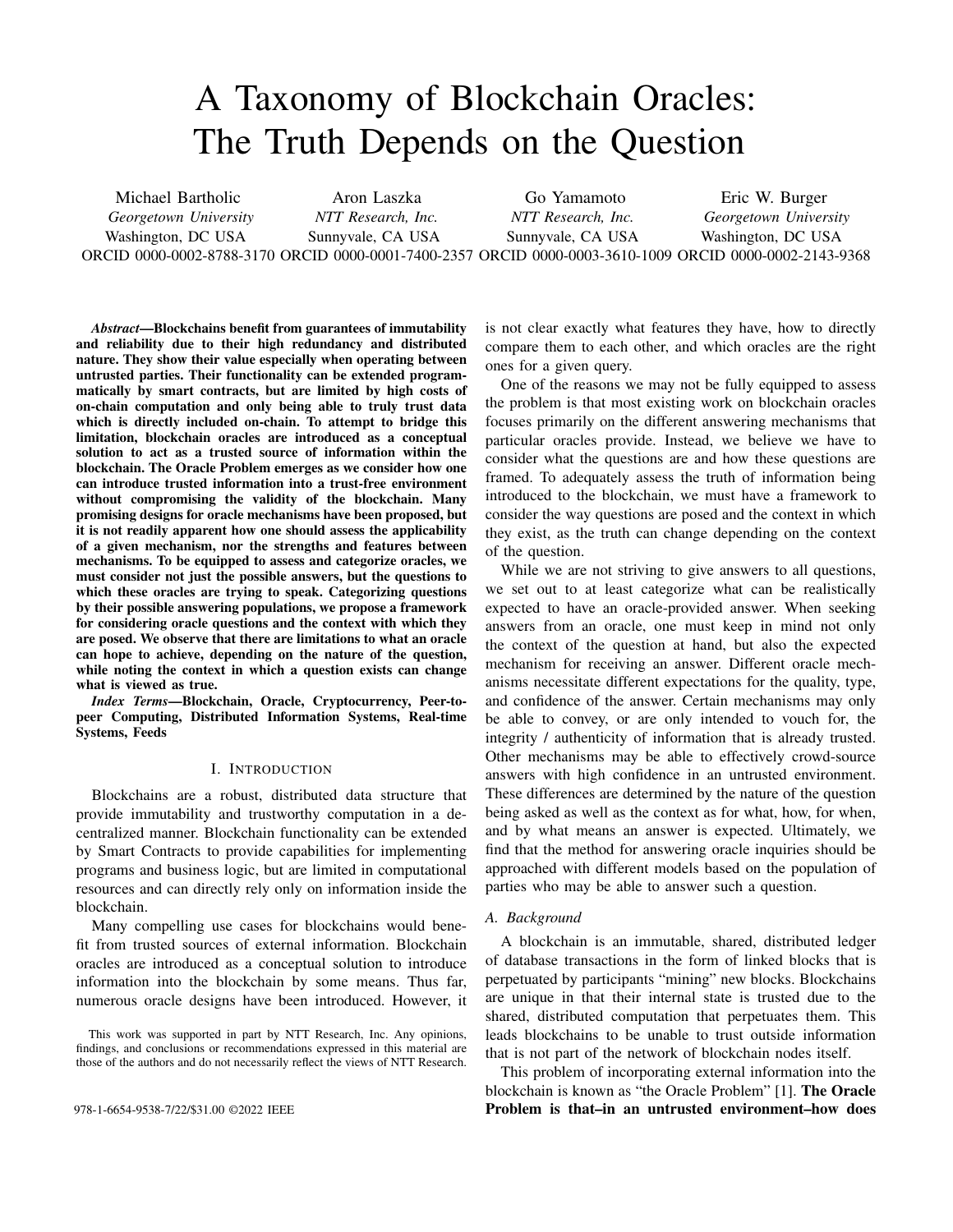one bring information from outside the trusted blockchain environment onto the blockchain in a trusted manner? The problem particularly manifests itself when there is a single source of information: How does one trust that single source? If one trusted single sources, one might not bother with the computational costs of a blockchain solution in the first place.

A blockchain oracle is a conceptual mechanism for transferring information between the isolated blockchain and the "outside world" i.e. anywhere else. This isolation creates significant difficulties for many of the aspiring blockchain use cases that would naturally involve integrating with any sort of external data, including other blockchains. In particular, this impacts business process management applications and any circumstance where an operation is meant to occur in relation to an external state [2], [3].

Oracles are often discussed solely as a mechanism to bring data into the blockchain. However, there are numerous variations upon this common pattern. Oracles may convey information to or from the blockchain in either direction. Similarly, oracles may differ in mechanism of answering, direction of information flow, direction of initiation (agency), and more [4]–[7].

## *B. Motivation*

We chose to pursue constructing a taxonomy of blockchain oracle questions while surveying the current state of proposed solutions to the oracle problem. We recognize that there are numerous existing methods for implementing oracle mechanisms, but little description of what is actually possible to answer, what confidences these answers have, or what methods might speak to certain categories of questions. Specifically, we find that there is no unifying sense for what types of assumptions are necessary to provide answers for given sets of questions.

We have also found difficulties in existing works, namely that they tend to be quite loose about specifically what their proposal / implementation is able to answer, and require significant assumptions about the parseability of general user queries as well as query responses. We find that specifying a more strict model for questions and answers would benefit the feasibility of these mechanisms and provide a basis for determining what categories of questions may realistically expect (reliable) answers.

Furthermore, while we find there to be a strong need to identify the assumptions required to answer given oracle queries, we also embrace the belief that all computational systems involve trust at many levels. This trust may be at the hardware level, through the full network stack, at the application level, in the interactions of any network's participants, or otherwise. One must be able to assess the trust assumptions that are made and verify wherever possible that these assumptions are sound. We find that study of the oracle problem would benefit from a framework to consider these factors for given sets of questions.

# *C. Prior Oracle Surveys*

Existing work in overarching studies of blockchain oracles are largely surveys that choose to focus primarily on aspects of the implementation and categorize the varieties of design patterns, data flow, operating principles, and agency patterns present in oracles [4]–[6]. Notably, [1] has several valuable analyses discussing the practical behavior, usage, and vulnerabilities of extant oracle mechanisms. We specifically find [8] valuable in its attempt to devise a reliable way to consider the attributes of existing blockchain oracle implementations where less academic literature is available. Likewise, as in [1], we also emphasize the need to understand the oracle problem both from a design and implementation perspective, as well as from the point of view of how to assess truth in varying contexts.

## *D. Our Contribution*

This work focuses on how to categorize possible questions that an oracle may be tasked to answer. Our novel approach explains the problem with most extant blockchain oracle systems that fail to provide reliable information. We consider how to go about identifying possible solutions for these categories based on properties of each question type. We evaluate how the framework fits with existing conclusions and implementations. Then, we provide an assessment of certain implementations, through the lens of the framework, to demonstrate shortcomings and their possible reconciliations.

We begin by introducing the foundation of reasoning and terminology behind the framework. We then discuss basic definitions and building blocks for composing what we call Oracle Events, followed by their categorization. Finally, we consider how the framework suits and describes empirical patterns in existing oracle work, as well as what it suggests about advantages and disadvantages of existing oracles. We conclude with notes regarding how we hope the framework can be of use to future study of the oracle problem and oracle mechanism design.

We also provide two appendices that contain several examples of unreasonable and reasonable oracle queries, respectively. These appendices are intended to be used as references for considering the context and characteristics of questions that may be posed to an oracle in practice. Some readers may prefer to begin with the appendices as an introduction to reasoning about what types of questions an oracle may answer and how these questions ought to be presented. While the appendices make use of some terminology that is established throughout this work, they should be approachable without completing a full reading and more enriching afterward.

## II. FRAMEWORK FOR QUESTIONS

# *A. Conceptual foundation*

We want to consider, from a fundamental level, what the purpose of a blockchain oracle is and how they act to provide information by asserting certain truths and falsities. Most simply, oracles convey information in a way that satisfies a posed unknown: that is, they answer questions. While not every fact may be immediately considered in the form of a question, we claim that all oracle queries can be posed as questions with a truth value. In this way, the utility of an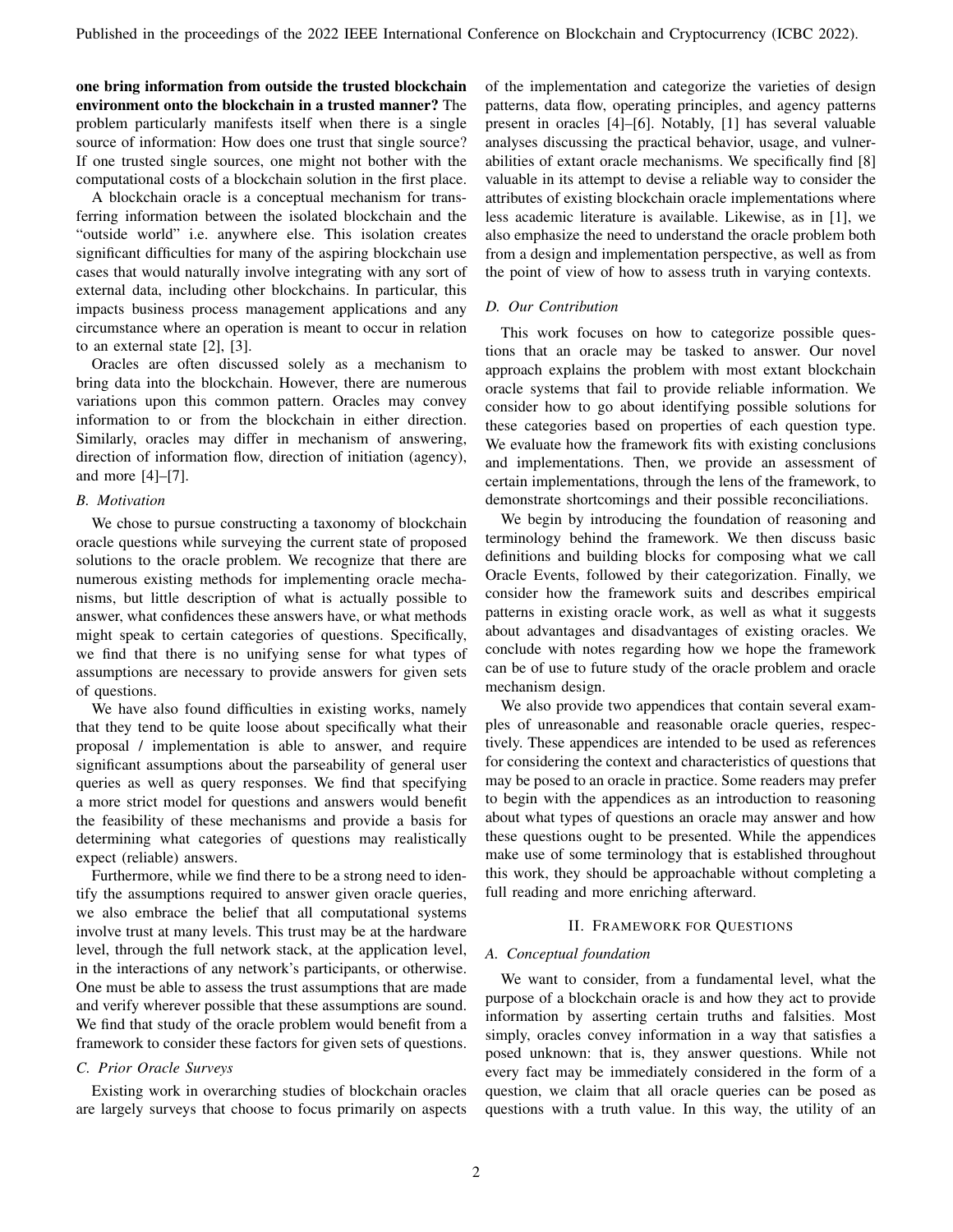oracle is that of the utility of questions in general: that is, information gain.

Information gain occurs any time that the space of possible answers to a given question is reduced, leaving less uncertainty in the ultimate outcome. In principle, this reduction could be any size so long as repeated questions are allowed to enable approaching a sufficiently useful uncertainty. However, any practical implementation of an oracle will need to pay mind to answering questions efficiently and asserting the answer as directly as possible.

# *B. Terminology*

*1) Event:* A logical proposition, question, or claim that may include measurements or other observations about what we call "objective reality", that can be decided as either True, False, or Unknown for any particular answer party.

This may initially seem like a somewhat narrow definition, but it is quite broad and only explicitly omits open-ended questions with scarcely defined spaces of possible answers. While many works seem to recognize the utility in questions which are in a propositional format and utilize them, we find it valuable to consider the particular benefits of doing so. When considering all possible questions, many (or even most) are open-ended. These open-ended questions are likely to have broad or even undefined answer spaces. By categorically avoiding such questions, we can greatly simplify the task of an oracle.

Although we choose to avoid open-ended questions, many open-ended questions can be re-framed in a compatible way by simply being more specific. Instead of asking: "What color is the sky?" ask "Is the sky blue?/Is the sky gray?" or better "Is the sky blue today in New York City?". In this way, previously incompatible questions can become a proposition when a specific outcome from its answer space is proposed as a possibility that can be either affirmed or denied.

We find that reliable answers necessitate Event structures which are logical statements, to be as clear as possible, and be able to include embedded context to sufficiently disambiguate the question. As we will see, it is key to employ syntactic structures that allow the embedding of rich and sufficient context to avoid ambiguity.

Note that for brevity and common use of language, throughout this text we often phrase Events simply as questions. It is to be understood that to properly be considered as an Event, corresponding to our specified syntax, such questions would need to be formulated as a logical statement (possessing a truth value), and conveyed with sufficient context.

*2) Event Creating Party:* The individual or group represented by an individual which poses an Event to an oracle. Events should be posed with sufficient context such that it is immaterial to know who asked, as it does not change the answer.

*3) Event Answering Party/Parties:* The individual or group of individuals that are able to assess the truthfulness of a given Event. The size of this population of entities may (and likely will) change with respect to the context associated with the question. To have confidence in the correctness and accuracy of an oracle's ability to answer any given question, the Event Answering Parties must be knowledgeable of both the subject matter and context of the question.

*4) Objective reality:* The measurable outcome that corresponds to the truthfulness of the Event in question. Usually, objective reality is assessed as "what really happened" as might be observed by many individuals. In order to avoid circular reasoning and circumstances where the reality might not be broadly observed, we let "objective reality" correspond to the outcome that the majority of honest entities provide as the answer. This converts the problem into a task of assessing how honest entities answer questions, instead of making any statement about how to precisely measure reality. The distinction may seem subtle, but this also allows us to avoid some senses of measurement error and limitations in precision.

*5) Answer space:* The collection of possible answers to a question or proposition that has been posed. In general, answers may be categorical, numerical (scalar), or truth values. Here, we most directly consider the answer space comprised of the answers  ${True, False}$ . "Unknown" is not included in an answer space as it is merely a statement of unknowing by some entity, not an assertion of the overall answer.

*6) Information Gain:* Information gain occurs when, in some answer space, the subset of answers that are still possible is reduced. This can be considered in terms of the likelihood of any individual answer being the final outcome. As we are principally evaluating propositions as either True or False, either answer provides maximum information gain as the assessed outcome is then certain.

*7) Context:* Possibly even more important than the structure of the Event itself is the inclusion of implicit, or preferably, explicit context as to what, where, when, from whom, and/or by what means the Event corresponds. This context serves to precisely disambiguate the meaning of an Event and make it well-defined enough to permit consistent interpretation and answer distributions. Not all facets of context may be open for a given mechanism, as some may be restricted by the way the mechanism is defined or operates. Facets of context can include what, where, when, from whom, by what means (how). Generally, the base query itself will include "what" the query is about, and the remaining facets will need to be included to ensure the query is answerable.

*8) Ambiguous Event:* We consider an Ambiguous Event to be an Event that may be answered differently by different parties, who are themselves answering truthfully. This divergence in their view of reality depends on their individual understanding of the Event's context and verbiage. We need to avoid unclear antecedents, unclear time/location/settings, and unclear/unspecified answering mechanisms. To create a reliable and trustworthy oracle, it is key to avoid instances of Ambiguous Events. Someone who honestly believes a given answer for a particular context cannot be faulted for acting without deceit; yet, allowing such ambiguity would undermine the efficacy of an oracle mechanism.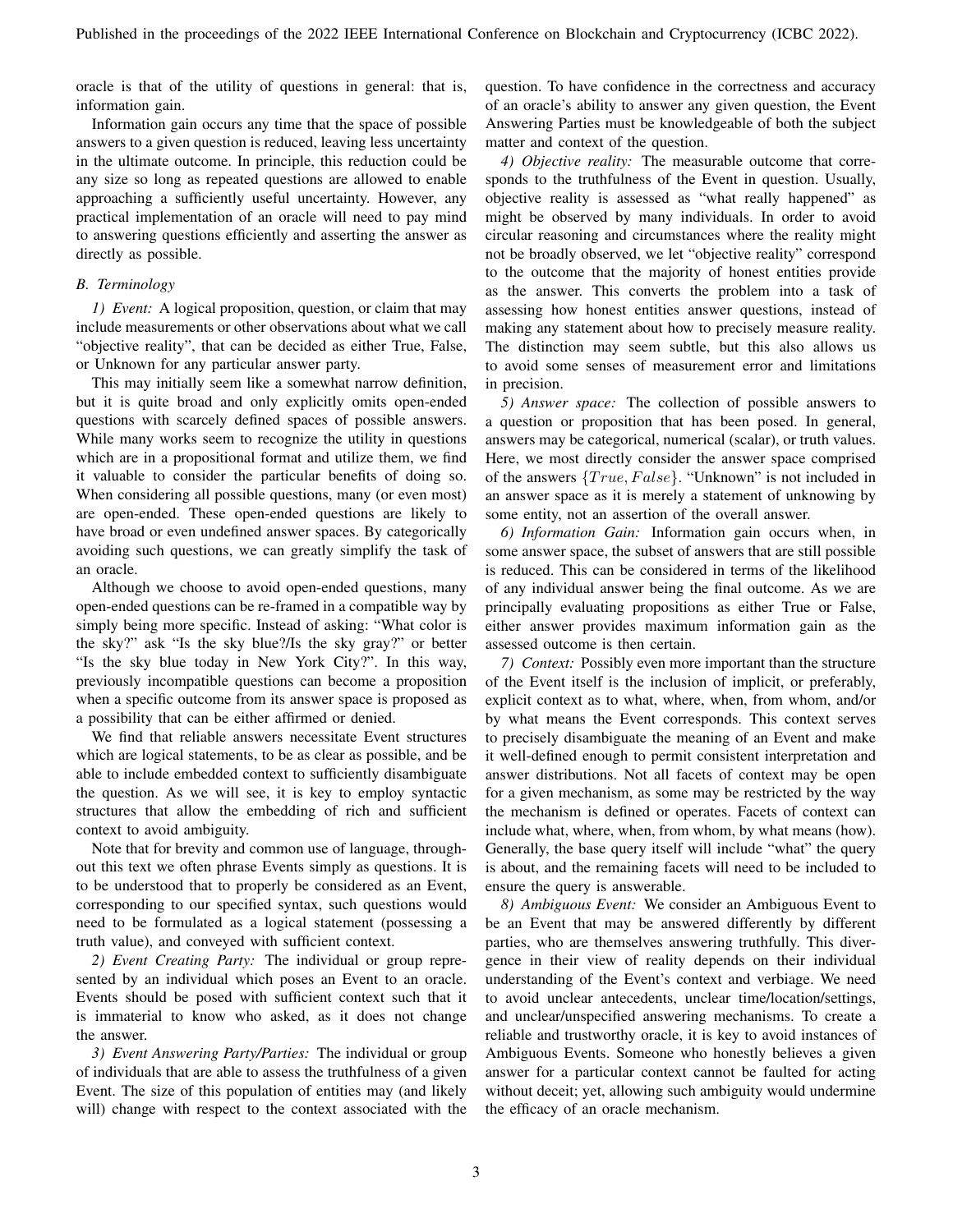*9) Events vs. Non-Events (Syntax):* As previously described, we choose to frame Events as logical statements which can be true, false, or unknown. This syntactic structure allows our questions to be framed as a decision problem, with the additional choice that a given party may not themselves know the answer. We can form Base Queries by devising a proposition and specifying how any variables should be quantified. Base Queries are then extended with additional clauses to specify contextual information to indicate each of the open facets of context.

Not all facets may be open for a given oracle mechanism, for example a given oracle mechanism may only provide answers from a specific location, say the last trade price of a security on the New York Stock Exchange. In this case, specifying the exchange in each query is unnecessary and irrelevant for the oracle to know because the mechanism is definitionally associated with that context. Such compound logical statements, with the Base Query and context together, are then fully contextually specific and unambiguous, and are considered to be Complete Queries for a given oracle mechanism.

Furthermore, this framing of oracle inquiries as decision problems also goes far to suggest that general solutions to the Oracle Problem are impossible. If this framing is more than an analogy, we would expect that there are questions that can not be answered as well as it being non-trivial to determine the full set of answerable questions.

An example base query may be:

*Example Query: The temperature in Washington, DC is greater than 20 degrees celsius.*

This includes "where" and "what." However, it lacks the facets when, from whom, and by what means, which may be interpreted in several different ways as currently posed. Accordingly, the complete query could be:

*Example Query: (The temperature in Washington, DC is greater than 20 degrees celsius) and (time is 2021 Oct 10 at 16:00 pm UTC) and (from any measurement source) and (by any* xyz *voting mechanism).*

Alternatively, one could have specified a particular measurement source. However, this could drastically change the possible answering mechanisms as the population of answering parties is reduced. For example:

*Example Query: (The temperature in Washington, DC is greater than 20 degrees celsius) and (time is 2021 Oct 10 at 16:00 pm UTC) and (from the KDCA meterological station).*

There may be many variations upon this syntax to allow for ranges of measurement values or ranges of times  $(t_1$  < t\_measurement <  $t_2$ ), multiple measurement locations ( $x_1$  or  $x_2$  or  $x_3$ ), and so on.<sup>1</sup> The central emphasis is that complete queries contain clauses for all open facets of context and that the entire query, with all clauses, must be affirmed or denied as a unit. In this way, queries require each answering party to be able to satisfy all facets of the context.

# III. FRAMEWORK FUNDAMENTALS

We begin by introducing more complete definitions of sets and concepts that will be utilized when reasoning about categories of Events. The following is the list of the discrete random variables for the Events. We define  $|X|$  by  $|\{x| \Pr[X = x] \neq 0\}|$  for discrete random variable X.

*Questions* Q *(as logical statements):* Questions are useful for seeking information gain by reducing the possible space of answers. Events in our framework are questions that are posed with an answer such that there exists a truth value when paired with sufficient information (i.e. context) that is included with the question. Answering questions in this syntax provides maximum information gain because a single answer is asserted to be true or false. Question context is strictly required and so open-ended questions are not permitted. Logical statements are equivalent to questions paired with an answer such that the statement can have a truth value.

*Answers* A *(from a given answer space for a given question):* Question syntax requires a logical statement to be an Event, so we must have answers that are possible truth values. Therefore, answers may include: True, False, Unknown. These represent that space of all answers to a question. Generally, an "unknown" answer could be a circumstance where a given individual does not know for lack of context, or that there is something fundamentally unknowable about the inquiry. However, an individual claiming "unknown" should not be understood as an overall claim claim of unknowablity. Instead, such a response simply means that one's answer would not be included in the distribution.

*State of the "reality"* R*:* The external information in the observable world that may or may not impact the answer to a given question. This sense of external information is important to keep in mind as most questions are not stateless. Any question whose answer depends on external information is liable to change as a result of changes in context.

*Entities* E *(answering parties):* The set of Answering Entities is the set of all honest entities who could possibly provide an answer to the question. This set varies in cardinality depending on the nature of the question and an individual's relationship to the context. To assess the truth of queries, we seek to measure how "honest entities" provide answers. We care little about how a question came to be, as all the information needed to answer the question should be included in the Complete Query and answer set, regardless of who posed the question. Stated another way, questions should always have sufficient context such that it does not matter to know who answered them or who asked.

Additionally, our framework utilizes certain properties of question types which we define as follows:

*Definition of Objective:* For all possible answering entities, a given question has a single unimodal answer distribution.

$$
\forall a, q, r, e: \Pr[A = a | Q = q, R = r] \\
= \Pr[A = a | Q = q, R = r, E = e].
$$

<sup>&</sup>lt;sup>1</sup>Ranges would likely be required when posing questions involving scalar values, as they provide a way to account for volatility and uncertainties in measurement precision.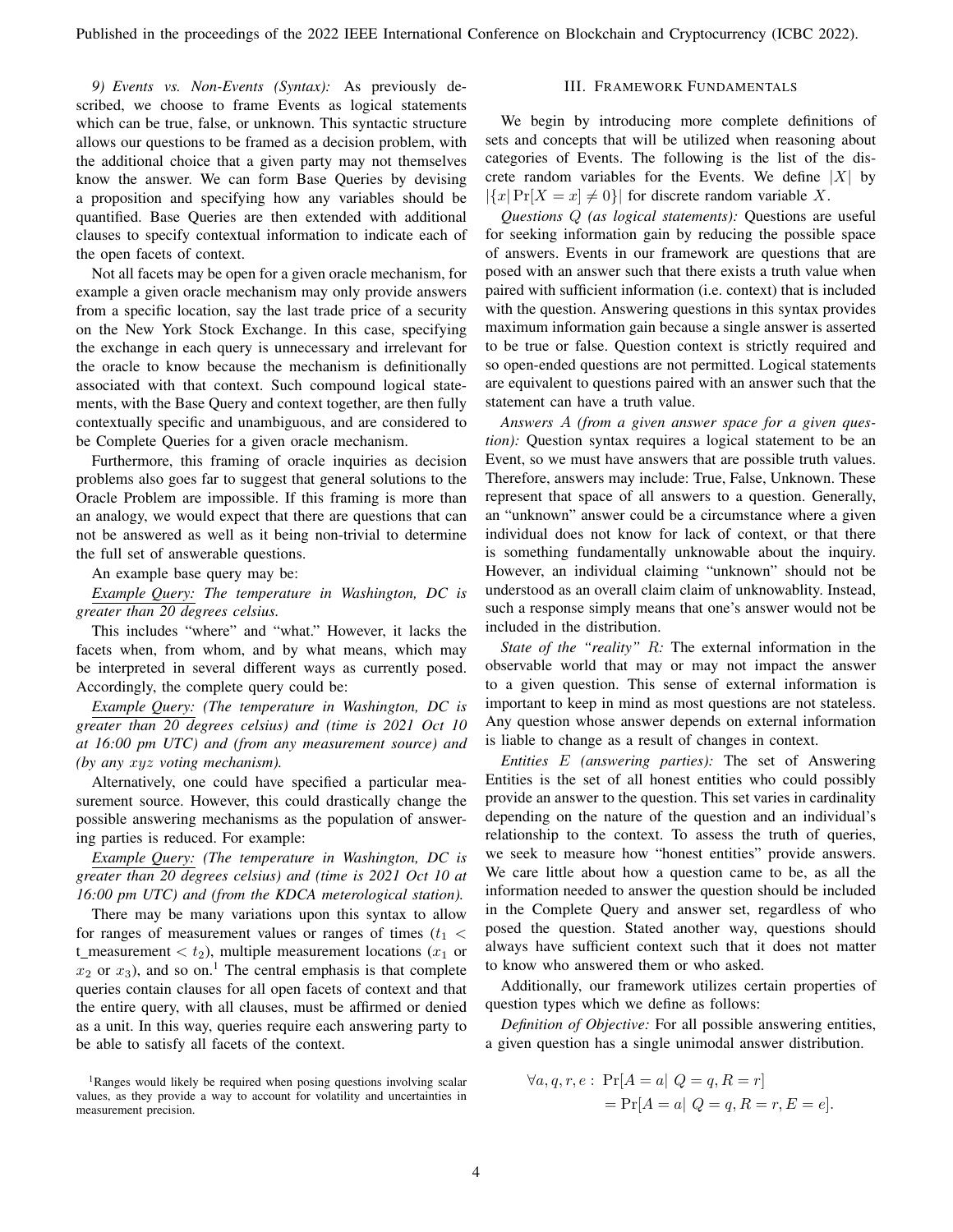Therefore, the answer does not depend on the entity that provides the answer. A corollary to this is that objectivity implies that answers to such questions will form a unimodal distribution of one answer.

*Definition of Subjective:* For all possible answering entities, a given question has a non-unimodal answer distribution.

$$
\exists a, q, r, e: \Pr[A = a \mid Q = q, R = r]
$$

$$
\neq \Pr[A = a \mid Q = q, R = r, E = e].
$$

In contrast to the previous definition, we see that an answer to such a question does depend on the answering entity. Likewise, we can conclude that many of such answers would form a non-unimodal distribution across all possible answers.

*Definition of Deterministic:* For all computations of a given question  $q$ , the probability of a given answer  $a$ , from an honest entity, is equal to one. There is only one answer to this question.

$$
\exists a: \Pr[A = a \mid Q = q, R = r, E = e] = 1.
$$

*Definition of Non-deterministic/stochastic:* For all computations of a given question  $q$ , the probability of a given answer a, from an honest entity, is less than one. That is, there is variability inherent to the answer itself.

$$
\forall a: \Pr[A = a \mid Q = q, R = r, E = e] < 1.
$$

This captures the uncertainty in answers which will result in a broader spread in the answering distribution.

*Definition of a Computational Problem:* Computational problems have the general form:

$$
\forall a, q, r, e: \Pr[A = a | Q = q] = \Pr[A = a | Q = q, R = r, E = e].
$$

Since the computational problem depends only on the question, a deterministic computational problem appears as

$$
\forall q: \ \Pr[A = f(q)| \ Q = q] = 1
$$

where  $f(q)$  is the algorithm for deriving the answer  $a \in A$ .

# IV. CATEGORIES OF EVENTS

Over all possible Events, we define four main categories of questions where we can assert the existence of an answer. We also identify a fifth category, as an outlier, for questions for which the existence of a particular answer cannot be asserted. We will observe that, aside from a few special cases, questions within a category are far more similar than they are between categories.

Additionally, we will observe that Recondite and Sanctioned Events (see below) are more similar to each other than Computational and Discernible Events, which themselves are related. This similarity lends to solution methods for such questions that are similar as well.

These categories are generated as disjoint subsets of all possible questions by a partition on the cardinality of E for such questions. The Non-Event category is also disjoint from the others in that it only contains questions for which we cannot assert an answer, while in all other categories we can.

As we will observe, the cardinality of these sets implies additional properties of the questions that are included, along with mechanisms to go about answering them.

## *A. Event Types*

*1) Recondite Events:* Answers that only one party knows. This category is special in that we are unable to tell the difference between Subjective and Objective questions, as we have no way to assess answers beyond the single answering entity.

*2) Sanctioned Events:* Answers that may or may not be broadly known, but only a small collection of parties can answer authoritatively. This authority may be due to legal regulations governing the ability to convey proof, or merely due to a special relationship being required with the information in question.

*3) Discernible Events:* Answers that can be broadly observed and assessed by a large collection of parties, with some limitation on who has access to the answer. Such limitations may be due to the spatial / temporal relationship of a entity to the answer, the entity's background / expertise, or otherwise.

*4) Computational Events:* Answers that can be computationally reduced given a predefined algorithm, without practical limitations on who computes the answer.

*5) Non-Event:* Questions that cannot be framed in such a way that information gain makes sense or are without an answering population. Questions which are proved to be unanswerable or which lack any answering entities *at a given time* are non-Events because an oracle cannot be expected to produce an answer for such inquiries.

An example of a Non-Event is a query against random information. This can be seen by the fact that the answer to such a query for random data cannot be formulated by the party posing the inquiry without producing a contradiction in motives. Consider the query: "Is the string 'frWKWwMD' 8 random ASCII letters and numerical digits?" It may appear random if there is no easily discernible pattern, but this depends on if an answering party knows an algorithm to produce such an output. Yet, knowing the pattern immediately reveals that the information is not random.

The core of the contradiction is that posing a random information query in this syntax cannot be done without implicitly or explicitly asking is " $x$  data from a random source". However, such a question is not answerable without knowing the process by which the supposedly random information was generated. If it was generated from a sufficiently random method, then the generator is the one best equipped to answer this question and onlookers can do little to assess this. Accessing a given piece of random information amounts to assessing the generation source and this can only be done by observing if many samples from it are uniformly distributed. As such, individual oracle queries of this type have little utility.

The relationships between these sets of questions also suggests that there is a so-called "Hierarchy of Knowability" based on the question category (and therefore the size  $|E|$ ), and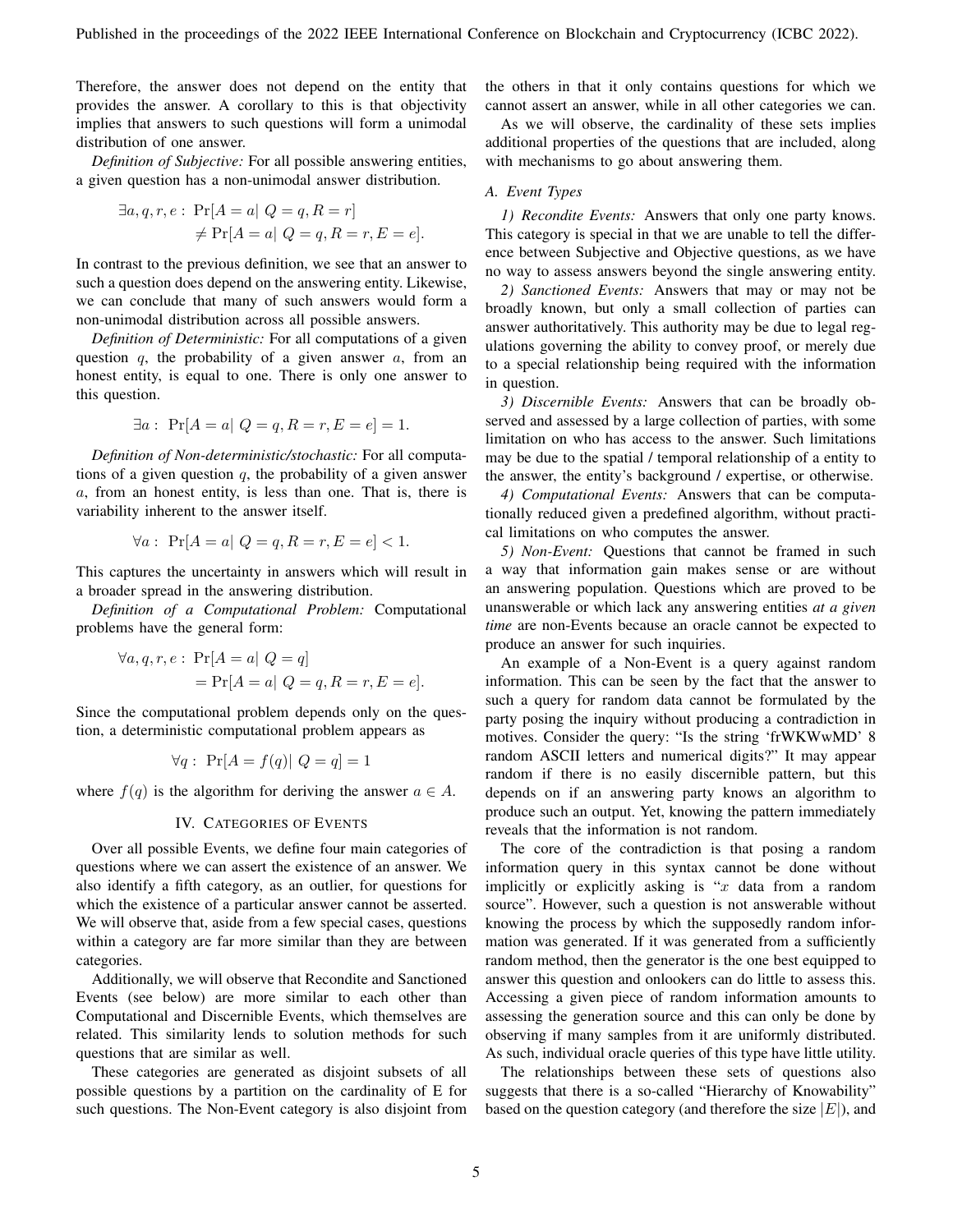

Fig. 1. A tree depiction of the question categories.

the corresponding assumptions required to answer each type of question. This hierarchy establishes a ranking of the strength to which a truth may be known. Conversely, the hierarchy also demonstrates limitations of what can be known based on the available level of trust.

We can consider:

- 1) Fundamentally unknowable or unanswerable questions. (For example, a question that is undecidable, openended, philosophical, or possesses zero answering entities).
- 2) Knowable without any trust. (This level of knowability seems unattainable).
- 3) Knowable only if you trust the origin and the mechanism. (Vouchable).
- 4) Knowable only if you trust the mechanism. The mechanism can produce a trusted answer from untrusted parties in a decentralized manner. (Votable).

In a practical sense, oracle mechanisms can only hope to answer questions that fall into knowability levels #3 and #4. These levels allow for the introduction of trusted sources and trusted mechanisms to mediate in the process of ascertaining certain information. Between these levels, the nature of the question determines the level of trust required. Items in level #1 are perhaps possible to philosophize about, but by being unknowable or unanswerable, we have little ability to pursue a rigorous answer with popular agreement. Likewise, level #2 offers little traction for practical methods. How could one come to know something without either trusting where it comes from, or trusting a mechanism that produces the answer? As we discussed early on, every step of computation and every network operation involves trust of some kind, whether it be in the hardware, the network, or elsewhere.

#### *B. Type Definitions*

*1) Recondite:*  $|E| = 1$ . The answering entity is  $e \in E$ , with  $|E| = 1$ . Here, by definition, the cardinality of E is only one. Then, for some  $q \in Q$ , we consider that q may be either objective or subjective given the current state of reality  $r \in R$ .

In the objective case,  $\forall a, r \Pr[A = a | Q = q, R = r] =$  $Pr[A = a | Q = q, R = r, E = e]$  s.t.  $|E| = 1$ . In the subjective case, ∃e, a, r Pr[ $A = a | Q = q, R = r$ ] ≠ Pr[ $A = a | Q =$  $q, R = r, E = e$  s.t.  $|E| = 1$ .

Yet, since there is only one entity in  $E$ , there is no other entity besides the one answering entity. The distribution of answers is whatever the single entity responds. In essence, there is no one to compare answers between, so all answers must be accepted as truth if  $|E| = 1$ . In possessing only a single answering entity, the distributions of answers will always be a single measurement and there can be no way to distinguish what type of distribution it represents, subjective or objective.

We can see that this category lends itself to answers obtained by vouching mechanisms as we do not have a population sufficient to collect a distribution of answers. In vouching for an answer, our mechanism can only attest to the authenticity or integrity of the data being conveyed, and must assume that what is being conveyed is true.

2) Sanctioned:  $|E|$  is small.<sup>2</sup> Next, consider the case where more than one entity is able to answer a given question, but that the information is not broadly known. Instead of a single party, |E| is some small positive integer  $\leq k$ . In this case, we consider the question to be a Sanctioned Event. These are called Sanctioned not because any particular party necessarily has direct control over the answers, but because some particular group of individuals are those who are knowledgeable about the answer and have authority to answer it in the given context.

In this category, we have in the objective case,  $\forall a, r \text{ Pr}[A =$ a|  $Q = q, R = r$ ] = Pr[ $A = a$ |  $Q = q, R = r, E = e$ ] s.t.  $|E| \leq k$ . In the subjective case,  $\exists e, a, r$ Pr[ $A = a | Q = q, R =$  $|r| \neq Pr[A = a | Q = q, R = r, E = e] \text{ s.t. } |E| \leq k.$ 

Similarly as to Recondite Events, we do not have a population sufficient to collect a reliable distribution of independent answers. The small population of answering entities again limits our ability to seek a broad collection of independent measurements. However, we may be able to observe the difference between objective and subjective questions as there are parties to compare between. While not a possibility in the Recondite Event case, with Sanctioned Events we may begin to measure the variability in answers and use this to assess the confidence of the outcome, though still not without assuming trust in the answering entities. Thus, again our best option is to vouch for some assumed truth.

<sup>&</sup>lt;sup>2</sup>Regarding "smallness": The choice of  $k$  and the particular meaning of "small" in the above definitions is a qualitative description that the cardinality of the set of answering entities,  $E$ , is small enough that the distribution of answers cannot be readily accessed to draw useful conclusions. In this way, "small" means that the possible answering parties are not numerous enough to form a meaningful distribution. The sense of "large" is then the opposite of this, that we can draw conclusions by assessing the distribution of answers. Importantly, the threshold between large and small is not singularly defined and may differ by application and confidence level. In general, it needs to be sufficiently large to allow the distribution of votes to produce a clear mode or modes. This number is not strictly fixed and it has the potential to be used as a control mechanism by oracle implementers. For example, choosing to increase this threshold can require that problems in the given context be answered only via consensus mechanisms and that vouching mechanisms (which involve a higher assumption of trust) are not applicable there.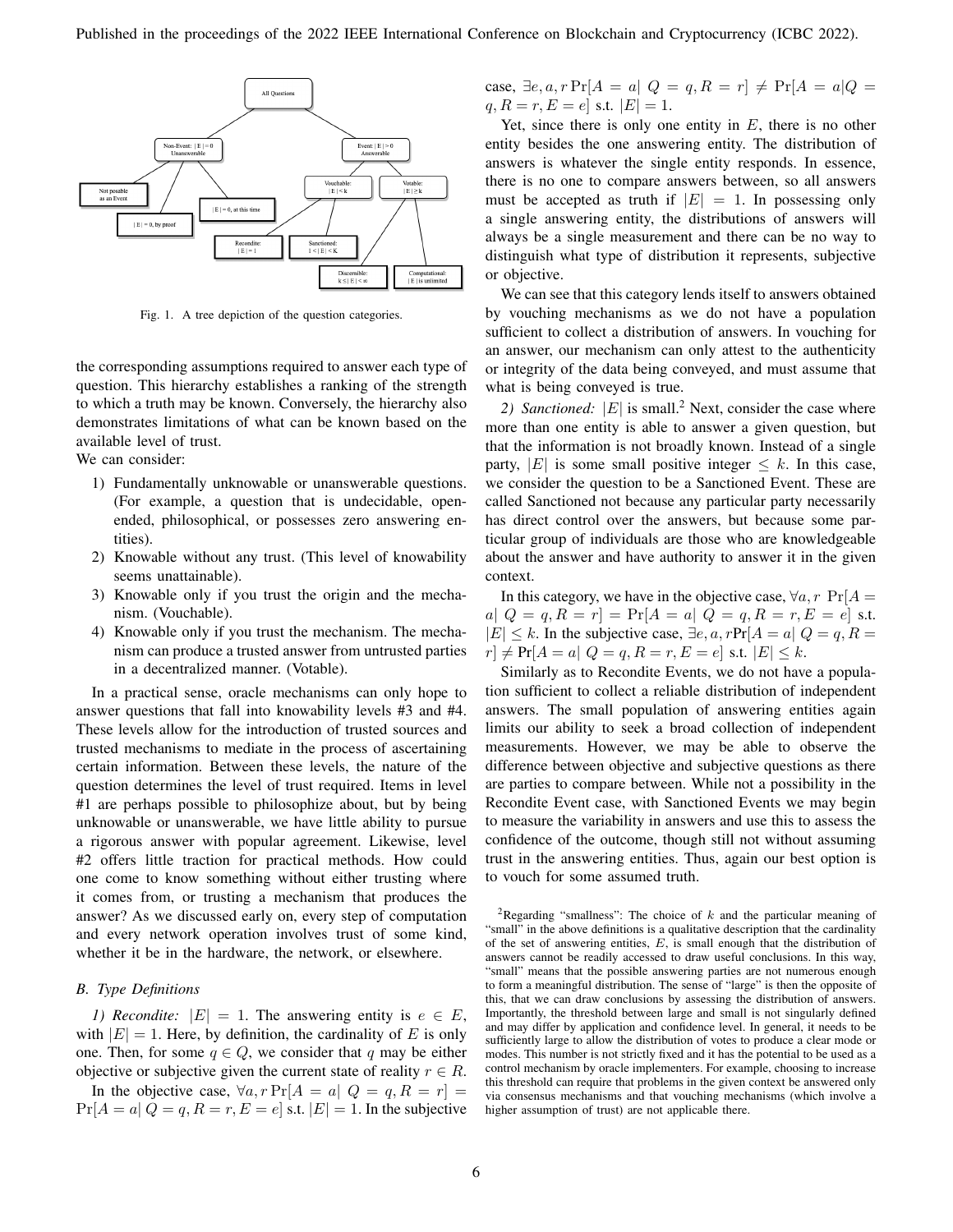*3) Discernible:* |E| is large. Again, we can consider the next largest case of answering population size. If  $|E| > k$ for some positive integer  $k$ , then we begin to be able to ask / measure from a broad population of answering entities. Instead of seeking specialized, contextually-relevant sources, we start to have room for some level of generality as answering mechanisms will be able to find a much broader collection of sufficiently knowledgeable parties.

In the objective case,  $\forall a, r \Pr[A = a \mid Q = q, R = r] =$  $Pr[A = a | Q = q, R = r, E = e]$  s.t.  $|E| > k$ . In the subjective case,  $\exists e, a, r \Pr[A = a | Q = q, R = r] \neq \Pr[A =$ a|  $Q = q, R = r, E = e$ ] s.t.  $|E| > k$ .

At this scale, we begin to be able to assess enough independent answers to observe a useful distribution of answers. If we imagine varying the question such that the groups of individuals who pick a particular answer (affirming or denying the truth of the Event) changes, the distribution should shift.

Such Events are considered Discernible because ordinary individuals have a stronger likelihood of being able to discern then answer without specialized knowledge, and because we now have an answering population that is large enough to discern a meaningful answering distribution.

*4) Computational:* |E| is unlimited; practically, it is some very large finite size, but there is no limit or knowledge requirement for who can be in the set. Computation is generalizable and attainable by any party with the means to evaluate an algorithm. So,  $|E|$  can be any size as anyone may perform the computation. Then, for some computational question  $q \in Q$ ,  $\forall e$ ,  $\Pr[A = \text{none} | Q = q, E = e] = 0$ . This tells us that no one who is an answering entity for this question should provide a "none" answer.

Now,  $q$  may be either deterministic or nondeterministic. We assume that q is computable to find an answer  $a'$  in A in finite time. We say that f is our algorithm to compute q with  $f(q) = a$  as our resulting answer. Given the current state of reality,  $r$  in  $R$ ,  $r$  for a given computation is simply the set of inputs to the computation. If a computational question  $q$  is defined including its inputs, then  $r$  may be the empty set.

So  $f(q, r)$  is the algorithm applied to the question along with its possible inputs. We note that reality comes into play if this computation has stateful inputs, but not always. Also, a question that is posed in terms of stateful inputs may not take inputs in as obvious a way. This implies that  $\forall r, e \Pr[A] =$  $a|Q = q| = Pr[A = a|Q = q, R = r, E = e].$ 

In the deterministic case,  $\exists a \Pr[A = a \mid Q = q, R = r, E =$  $e$  = 1. And then,  $Pr[A = a = f(q, r)]$   $Q = q, R = r$  = 1, or r is empty, which simplifies to  $Pr[A = a = f(q) | Q = q] = 1$ . So, we can observe that anyone with the algorithm and its inputs can perform the computation to get the same result.

In the stochastic case,  $\forall a \Pr[A = a \mid Q = q, R = r, E =$  $|e| < 1$ , hence we have  $Pr[A = a = f(q, r) | Q = q] < 1$ , or r is empty, which simplifies to  $Pr[A = a = f(q)|Q = q] < 1$ . So, we can observe that even with having the algorithm and its inputs, one cannot necessarily expect to compute a single answer a. This implies that special attention will need to be paid to the distribution of answers and the level of variability expected in the result.

We again have a case where collecting votes (measurements) to establish a truth is a viable option. Uniquely for Computational Events, anyone may be able to answer as the cardinality of the set of answering entities has no specific limit. Anyone with computational resources and the ability to implement the specified algorithm will be able to produce an answer.

*5) Non-Event:*  $\forall q \in Q, \forall e \in E$ , there does not exist an answer. Certainly, if an answer to the question does not exist from any party, then there is no way an oracle mechanism could satisfy such a question. Stated another way,  $|E| = 0$  for any reason implies that the question is unanswerable.

## *C. Examples*

*1) Recondite:* These Events tend to be those that occur in such a manner that only a single individual has access to the required information. This can be either due to the proximity of the information or definitionally based on where the information is expected to come from.

- *What did John, who lives alone, have for breakfast?* (objective for a single individual)
- *How is John feeling today?* (subjective for one individual)
- *What is the temperature in Washington, DC, USA according to the weather station at KDCA airport?* (specific single measurement source)
- *What is John's citizenship?* (only the sovereign can authoritatively attest to an individual's citizenship)

*2) Sanctioned:* These Events tend to be where a small party has some monopoly or sovereignty over the truth itself or the verification of the truth.

- *Bilateral agreement:* May be commonly known and acceptable, but usually only authoritatively answerable by the two parties.
- *Price feeds:* While many parties may be willing to tell you a price at a given point in time, the only authoritative answer is the market (market-maker) itself.

Price feeds or price oracles are a highly popularly type of oracle mechanism due to the desire to use token prices within smart contracts. While numerous examples exist, they all function as attempts to address the same fundamental problem: token prices are inaccessible from within the blockchain itself. Token prices in terms of other currencies, whether cryptocurrency or fiat, exist only on markets where these tokens are being traded. As such, an oracle is needed to be able to access their prices within on-chain computations. Implementations are often platform specific and may differ in aggregation techniques, but all exist to collect market prices and convey them as an accepted truth. A price oracle that is directly associated with the market of interest would be optimal in being able to convey prices directly from the information source. Example implementations include Acala [9], Bluzelle [10], MakerDAO [11], Tellor [12], and Uniswap [13].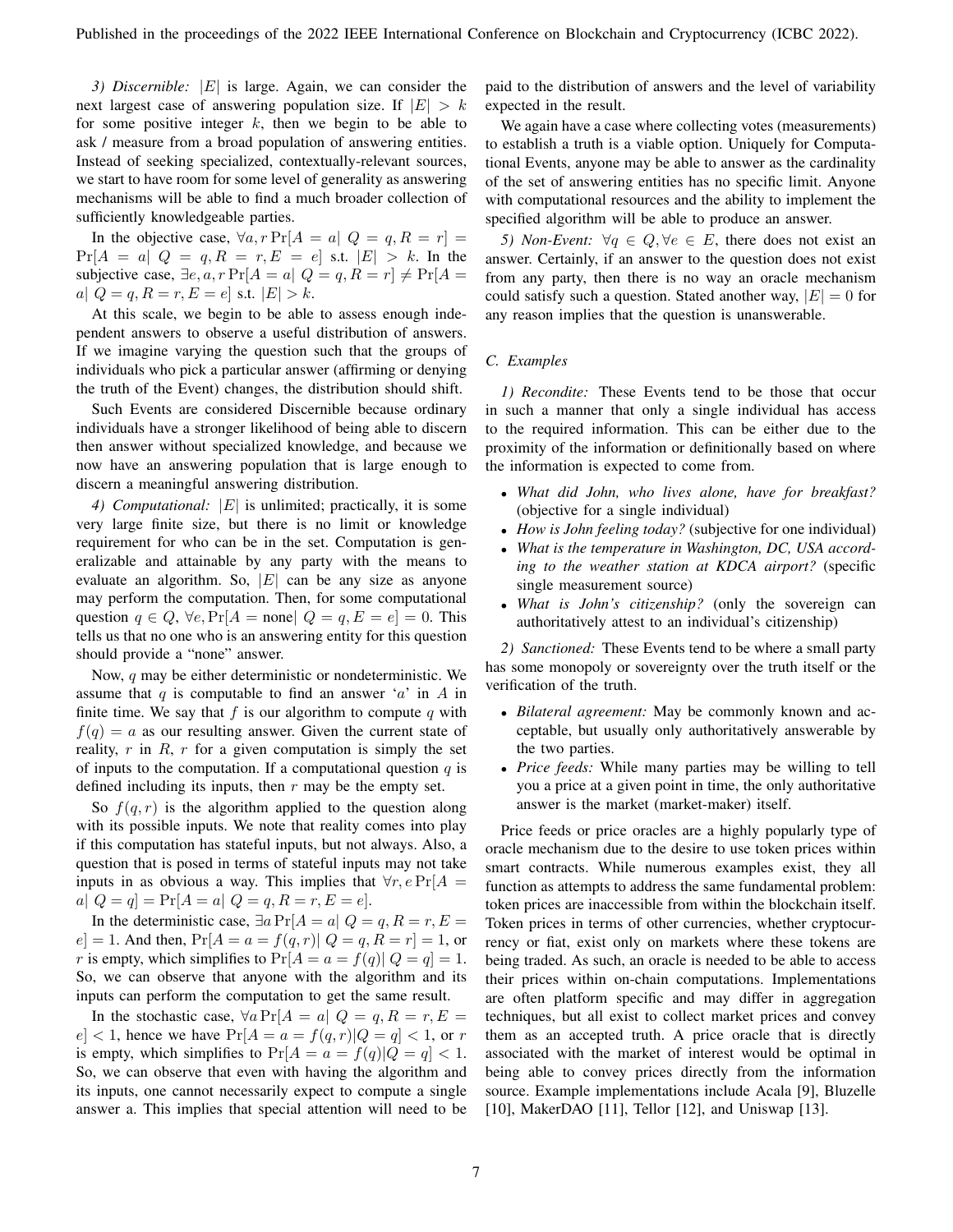*3) Discernible:* These Events tend to be broadly observable at a global scale due to the information being highly accessible and easily obtainable, such as

- sports scores / outcomes,
- encyclopedia-type facts,
- world events,
- weather in a particular region. $3$

One can observe that many Discernible questions have answers that are directly accessible via some defined means, such as an Internet API, a specific text, etc. Such questions could conceivably be answered using a mechanism to vouch for the truth from the given entity, but would require predefined data models and an assumption of trust in that entity to utilize. These cases provide examples of questions where being able to receive answers from a broader population may be an advantage by decentralizing the answering mechanism.

*4) Computational - Deterministic:*

- Bitcoin, as an algorithm that repeatedly answers the same question in a distributed manner.
- $fib(n) = fib(n 1) + fib(n 2)$  and  $fib(50) =$ 12586269025.
- Anything computationally reducible given a known algorithm.
- *5) Computational Non-deterministic:*
- Algorithms with pseudo-random choices.
- Algorithms that requires approximating a result with limited precision.
- *6) Non-Event:*
- Random oracles (unable to be posed as Events).
- Ouestions with zero answering entities.  $|E| = 0$  at a given time.
- Questions proven to be undecidable. It has been proved that  $|E| = 0$ .

#### V. VALIDATION OF THE FRAMEWORK

In this section, we consider how our framework fits empirically with the traits of existing work, and in particular, existing embodiments of oracle mechanisms that have been proposed or implemented. In doing so, we validate that the model that our framework provides fits a broad collection of evidence and aligns with common assumptions. We also show that making use of the framework can provide new capabilities in the design and analysis of oracle mechanisms.

At the end of the section, we include Table 1 as a summary of the results discussed herein. Major outcomes include the level of trust required and implicitly associated with a given question type (and therefore oracles that answer the type), as well as how the method of conveyance for an oracle mechanism relates to trust level that is required for its use. This trust falls in two locations: the origin and the mechanism. Trust in "the origin" of information for an oracle is trust in the fidelity of the original source of that information. Trust in "the mechanism" is trust that the oracle mechanism is designed and operated in such a way that it can be trusted to produce the expected quality of results. We emphasize that the given oracle examples are not necessarily comprehensive, but meant to characterize the types of oracles which can be found to answer their corresponding categories. As new oracle designs are created, existing examples may be analogized to inform the categorization of the new ones.

#### *A. New Capabilities*

In existing work, there is not a strong emphasis on the types of questions that can be answered, what information or external context is needed to answer them, or the types of mechanisms that might more directly work for this question. Our framework introduces the ability to match classes of questions with classes of solution types. Additionally, it provides a method to consider the contents and syntax of questions beyond a specific oracle mechanism.

## *B. Unanswerability*

While it may appear obvious from some perspectives, we find it important to explicitly acknowledge that not all possible questions are answerable. Such questions exist in the Non-Event category. These can be either questions that are unable to be posed as Events (i.e. randomness queries) or questions with  $|E| = 0$ . Questions can have  $|E| = 0$  by representing a proven undecidable problem, by not conforming to Event syntax in another way (such as being open-ended), or by being well-formed but simply lacking any answering parties. In each of these cases, one cannot expect an answer by any oracle mechanism. It may not be readily clear if a question is unanswerable at a given time or at all times.

#### *C. Context*

We can observe that context can be the differentiating factor between different honest parties' answers. As such, complete context is necessary to expect any consistency of answers. However, even significant context is not necessarily sufficient to guarantee consistent answers due to individual perspectives and interpretations of language, but it is likely the best we can do within the limitations of natural language. We can also easily devise examples where a slight shift in context changes the answer of the question.

#### *D. Variations on Questions*

An important facet of our framework is the categorization that produces equivalence classes by methods to answer said questions. For example, we can demonstrate how seemingly unrelated domains can have a similar oracle solution in this model, and conversely that seemingly similar questions can require different oracle solutions in this model.

Similar subject matter can require different types of answering mechanisms. A question about the weather broadly

<sup>&</sup>lt;sup>3</sup>The subjective interpretation of weather brings up the issue that qualitative descriptions can have different meanings to different people. Even at the same time in the same place, different individuals may answer differently to the statement "The weather in X location is sunny" if their experience is overcast. Such an example reveals a further difficulty in wanting to formulate queries that are semantically less subjective in meaning.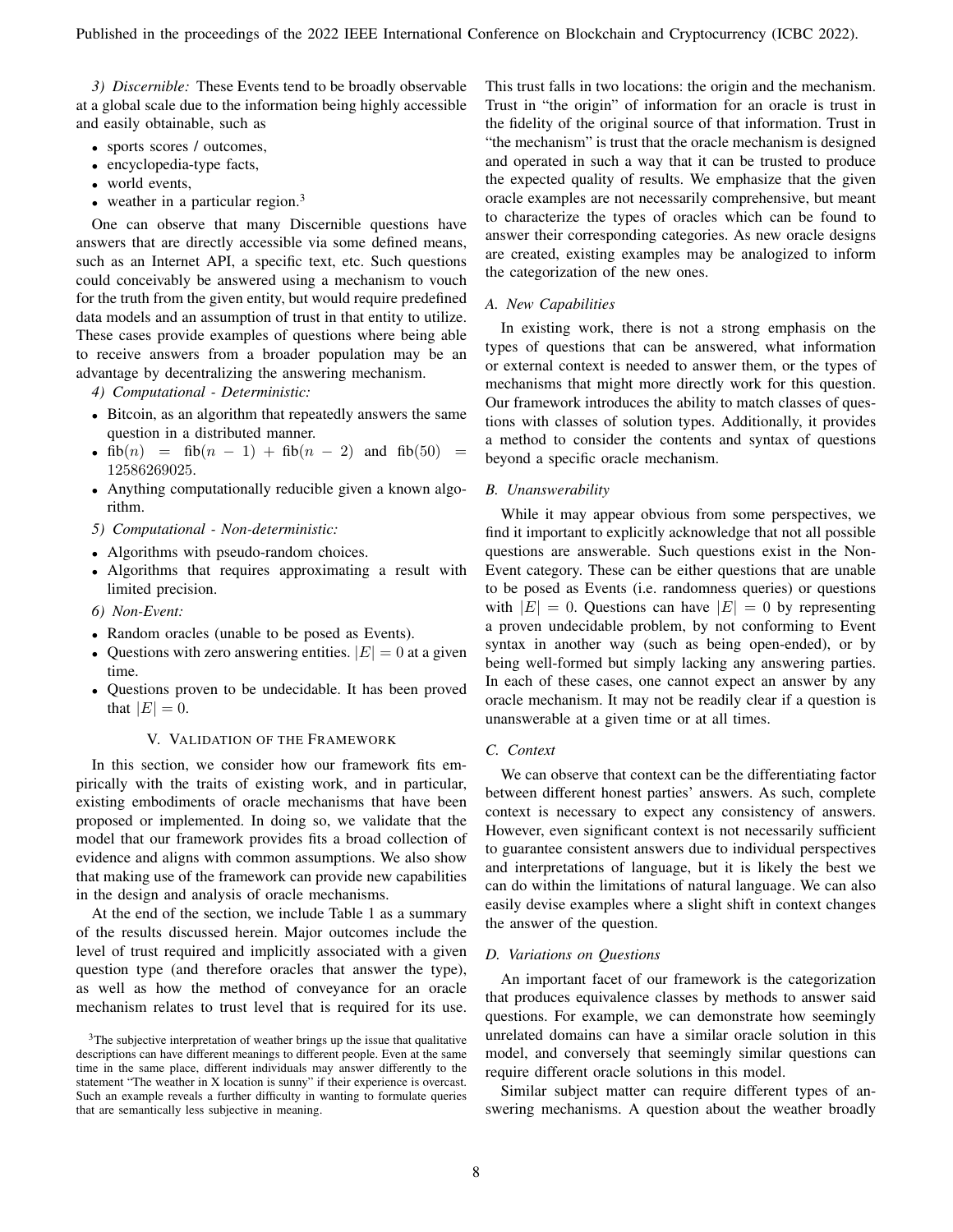in Washington, DC vs. weather according to the station at KDCA have very different methods of answering: the first is something that voting methods are likely able to answer, whereas the second likely requires a vouching method due to the specificity of the location.

In another case, even differing subject matter may be answerable by similar mechanisms. For example, weather broadly and sports scores of publicly held matches have similar answering methods: both are likely something that can be voted on. Notably, both categories here are Discernible Events.

Our framework captures these distinctions by grouping questions by answering population and provides a method for determining what possible solutions may apply to a given question. With this paradigm, we can provide a means for categorizing similar oracle mechanism methods in a way that is likely to allow for transfer of solutions between problems in the same category.

## *E. Vouching Mechanisms*

A major category of oracle mechanisms are embodiments of what we describe as "vouching mechanisms". These are mechanisms that take information from a given source as trusted, and then use cryptography to convey the authenticity and/or the integrity of the information to a destination.

Such mechanisms are inherently situational and are used to convey information from a single source which is assumed to be trusted, for if it was not trusted for some use, then there would be no purpose in ascertaining the authenticity or integrity of it. We can observe that these vouching based mechanisms speak directly to Event types that have a small or single answering entity and are clearly designed around this purpose. Notable vouching mechanisms include DECO [14], TLSNotary [15], PADVA [16], Town Crier [17], and Chainlink [18].

The proposals for DECO, TLSNotary, PADVA, and Town Crier are all attempts to design a system that augments the existing Transport Layer Security (TLS) implementations that are already popular through the use of the web. They each are designed to answer web based queries that would contain personal information corresponding to a single circumstance. In these cases, the mechanisms act to convey information in a transaction from a trusted third-party to another, thereby vouching for it. Proposed use cases include transactions such as confirming date of birth or citizenship. These mechanisms speak directly to Recondite and Sanctioned Events as strong candidate solutions for both Event types due to the highly limited populations that are able to answer such questions authoritatively.

Chainlink is a popular and complex implementation of such a vouching scheme where there are integrations with numerous data sources that receive ratings based on their reliability. Users pay the Chainlink network for access to data from this collection of integrations. The network acts as a data consolidator and vouches for truth of integrated data sources. The integrations are incentivized to behave honestly in order to maintain their ratings and inclusion in the network. While it possesses a more complex incentive structure, Chainlink is fundamentally a scheme for vouching for information that is assumed to be true as well.

While there are several mechanisms proposed for the purpose of "vouching", the commonality between them is that the population of entities that can answer to a given query is quite small. This is precisely the defining characteristic of our Recondite and Sanctioned categories.

# *F. Voting Mechanisms*

A second major category of oracle mechanisms are what we describe as "voting mechanisms". These are mechanisms that serve to "crowd-source" their sense of truth from a decentralized population of participants. Such mechanisms tend to operate with direct votes from individual participants, or staked voting using a token based measure of value, but the voting style can vary greatly while still relying on the central principle of a large answering population. For example, in [19] the authors describe a hybrid voting-based mechanism, focused on interoperability, that requires sufficient validators to assess the truth of a result that is then collected by the aggregator. While structured differently than direct voting, the mechanism relies on similar scale requirements with respect to the types of questions that other voting mechanisms can serve.

There are two significant types of voting mechanisms that appear. One type are prediction markets where an oracle query is created and then there is a market where participants can trade outcomes to bet on the truth. Examples of such mechanisms include Augur [20], Hivemind [21], and Delphi [22].

Augur is a platform for creating prediction markets for questions in any form. The market life cycle has many phases that begin with Market Creators putting up multiple bonds to pose a question, and ends with a resolution on the truth of the question and a settlement for market participants. Between market creation and market settlement, anyone can participate in trading of tokens representing the possible question outcomes. If the designated reporter fails to report on the outcome or there are outcome disputes, the true outcome of the market is determined by the holders of a native Reputation token (REP). The system encourages a consensus outcome by rewarding those who stake their REP on the outcome they belief is true and requiring the forfeiture of REP on nonconsensus outcomes. As a last resort, Augur also uses the threat of highly disruptive forks to strongly encourage users to reach a consensus.

Similarly, Hivemind and Delphi are presented as frameworks for user created prediction markets with flexible question formats. Hivemind allows for Boolean and scalar questions, with outcomes that are decided by a limited set of voters who are obligated to use their "VoteCoin" to select what they believe is true. Delphi considers categorical and scalar questions and describes a structure for weighted multi-signature outcome collection, with weights that can be assigned flexibly. While less detailed in their proposals than Augur, they do demonstrate the popular interest of implementers in creating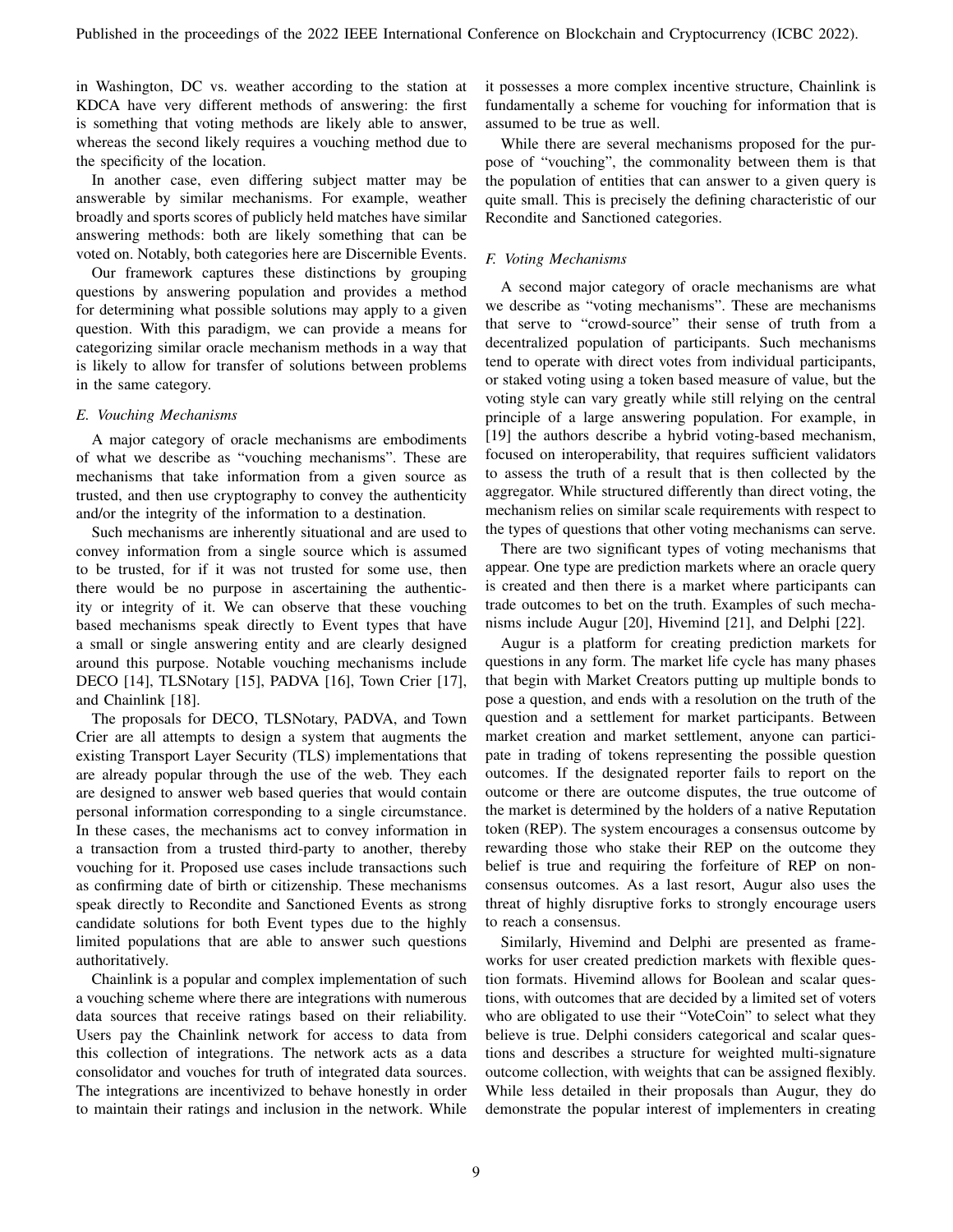networks that take advantage of the strong economic incentives created by prediction markets.

Prediction markets do possess certain risks, as there tends to be no cap or limit on how much can be bet on a particular outcome. Large enough bets can, in some circumstances, act to incentivize participants to influence the result toward particular (possibly socially / morally undesirable outcomes) outcomes.

The second significant type of voting mechanism are directvoting games that are run in such a way that participants have economic incentive to vote "true" only for propositions which they honestly believe to be true. Some examples of such games are Astraea [23] and Shintaku [24].

Astraea is a decentralized voting game where there are three categories of participants. "Submitters" pose propositions to the system. "Voters" maintain a low-risk, low-reward role where they put in a small monetary stake to be given a random proposition to vote on. "Certifiers" have a high-risk, highreward role where they put in a comparatively large monetary stake to certify with high confidence that they believe a given outcome is correct. Both Voters and Certifiers are rewarded when they vote along with the majority / consensus result after the proposition is settled. Stake submitted with votes on non-consensus outcomes is redistributed to fund the rewards for those who answered the consensus outcome.

Shintaku is a proposal for minor modifications to Astraea in order to avoid degenerate voting, but otherwise relies heavily on the analysis put forth for Astraea. Degenerate voting can occur in voting games when there is a method of collective behavior that results in rewards from the system without needing to uphold honest behavior. One simple way that this can occur is if a sufficiently large population of answering parties colludes to always vote the same way. Voting games that simply reward players that voted in the same way as the majority would still pay out in such a circumstance, despite there being no reason to believe the selected outcome is the one that reflects reality. Shintaku avoids this by presenting voters with pairs of propositions at a time, and only paying out rewards when users vote differently between their two propositions.

We consider both major voting mechanism types equivalently here. Regardless of the specific details of how votes are tabulated, the core assumption for these mechanisms is that there is a large number of answering entities that all have sufficient information to answer accurately. Notably, [20] goes as far as to call out this detail in asserting that the mechanism should only be used for queries which are generally answerable by the public. This assumption is precisely what permits such voting schemes to function, as without a sufficiently large answering population the economic incentives that ensure the mechanisms produce valid answers can break down.

We note that these are precisely the circumstances that define Discernable and Computational Events. Both of these categories are constituted by questions which have a large enough population of answering entities to be able to assess the distribution of the answers and assert the outcome.

TABLE I ORACLE QUESTION TAXONOMY RESULT SUMMARY

| Size of                            | <b>Ouestion Properties</b> |               |                             |                 |
|------------------------------------|----------------------------|---------------|-----------------------------|-----------------|
| $\left E\right $                   | <b>Event Type</b>          | <b>Method</b> | Trust Required <sup>a</sup> | <b>Examples</b> |
| 0                                  | Non-Event                  | N/A           | N/A                         | Section V.B     |
|                                    | Recondite                  | Vouching      | 0 & M                       | Section V.E.    |
| $\lt k$                            | Sanctioned                 | Vouching      | 0 & M                       | Section V.E.    |
| $\overline{\vphantom{h}}$ $\geq k$ | Discernible                | Voting        | м                           | Section V.F     |
| $\infty$                           | Computational              | <b>Voting</b> | м                           | Section V.F     |

a "O" denotes "the Origin" and "M" denotes "the Mechanism".

#### VI. EVALUATION OF EXISTING WORK

In this section, we evaluate how existing works can be considered in the context of our framework, and what they are doing correctly or could improve as implied by the framework. Several of these points could be identified as strengths or weaknesses otherwise, but this framework is particularly helpful in giving a model to systematically consider how well a mechanism suits the traits of the types of questions it is trying to answer.

#### *A. Context is Key*

Mechanisms need to focus on ways to embed sufficient context, either through being domain specific and only requiring a few details to determine a fully specified query, or by creating methods that allow the specification of all facets of context to reduce the chance of ambiguity disrupting their operation.

#### *B. Prefer a Limited Focus*

Several existing attempts at oracle mechanisms try to solve many categories at once. However, mechanisms that solve Discernible and Computational problems are unlikely to be functional for any questions that have small answering populations and vice versa. Mechanisms that solve problems where voting is applicable do not readily apply to circumstances where you have to trust a party to have an answer.

Instead, mechanisms should be designed with clear assumptions about the trust involved. They should be designed with specific, well defined use cases in mind instead of trying to cover many possible avenues and doing so less well. Such mechanisms make it easier to include the sufficient context, either by being explicitly about it or by having clearer expectation. Domain specific mechanisms have a greater chance of having access to sufficient populations of answering entities to ensure questions can be answered. This can be due to direct association with a certain information source, or by attracting relevant answering parties by domain.

#### *C. Integration, Adoption, and Fragmentation*

Mechanisms that attempt to augment TLS such as the aforementioned DECO [14], TLSNotary [15], PADVA [16], and Town Crier [17] have promise for Recondite queries due to their ability to integrate with existing technologies that have already achieved widespread adoption. These also have the benefit of being directly associated with much of the context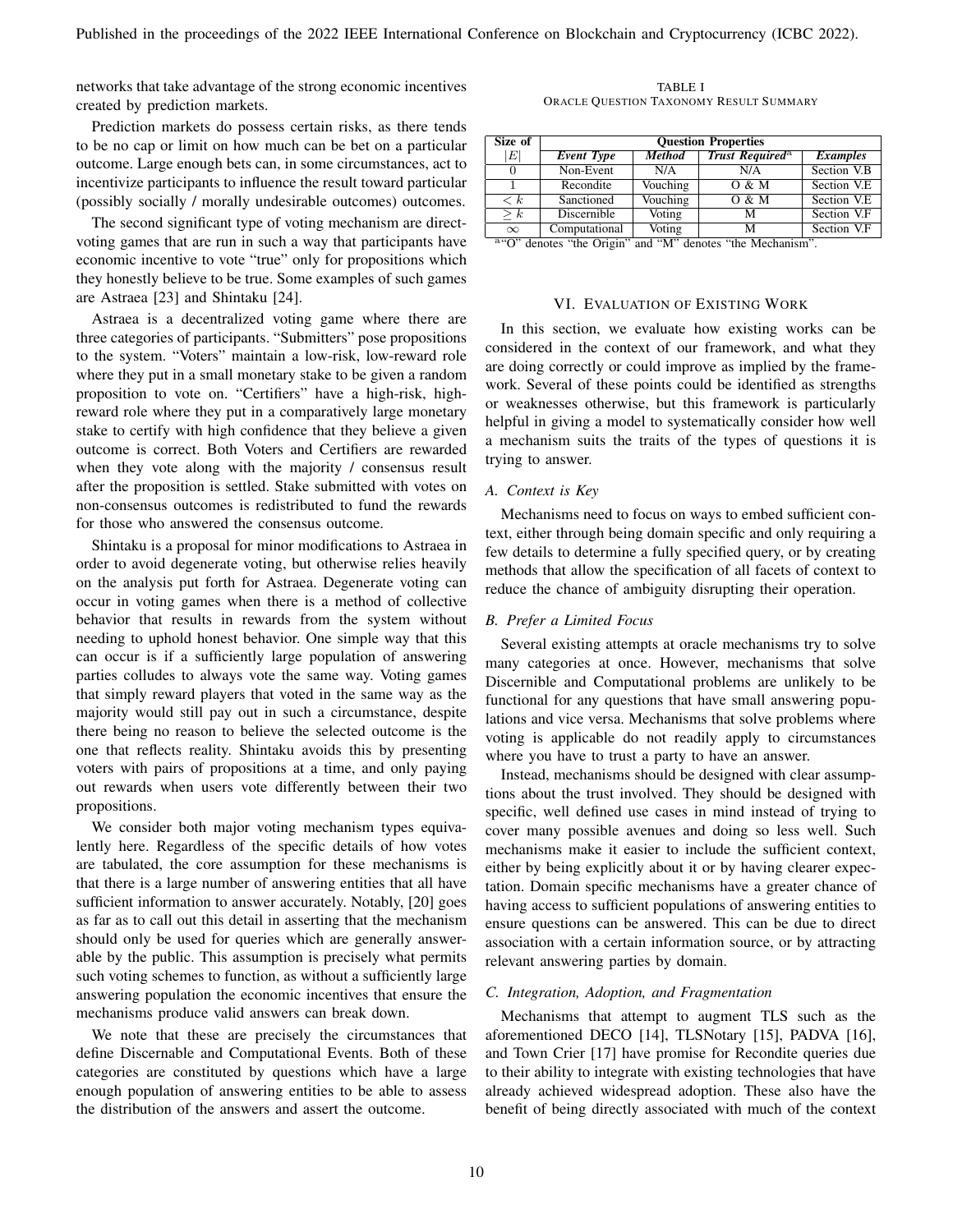required to query unambiguously. Such vouching mechanisms would typically be used for satisfying a particular circumstantial requirement at a point in time. As seen in examples such as those described in [14], an instance where there is a need for proof of age tends to be inherently associated with a specific online transaction that itself would specify who, what, when, and by what means the query applies.

A notable weakness of voting mechanisms that currently exist is an assumption that question and answer data can be easily parsed by participants of the system. For example, Augur [20] attempts to solve a large number of query types from plain form questions to API queries. Without a precise data model, most or all of these queries will involve the engagement of a person. Without a clear structure of the data to be considered, it may prove difficult for a mechanism to ensure that there are sufficient answering parties to reliably service a voting question, without which the integrity of the answer can come into question.

## *D. Under-Addressed Categories*

From one perspective, we can observe an apparent lack of oracle mechanisms that are specifically designed to speak to Computational Event inquiries. While there are some existing examples of oracle mechanisms that support such questions, there has been substantially less attention in this domain than vouching or voting mechanisms designed to answer the other three categories. Existing implementations include Chainlink [18] and Provable [25]. In addition to its previously described vouching features, the Chainlink Keepers functionality provides off-chain smart contract computation. Similarly, Provable offers an interface for calls to off-chain computational resources for arbitrary computation, specified via a Dockerfile to be run in a virtual machine.<sup>4</sup> In both of these cases, the user still has to trust the entity performing the computation. Thus, there is room for more decentralized implementations that address Computational Events.

Yet, from another perspective, we can observe that computational oracles exist in case specific forms for distributed consensus algorithms. For example, in a sense, proof of work algorithms such as those in Bitcoin [26] and Ethereum [27] are a computational oracle which simply answers the same algorithmic question repeatedly. The difference being that these mechanisms seek primarily to perpetuate the blockchain itself, rather than answer any externally useful inquiry. However, if a Computational Event oracle mechanism was designed to support perpetuating the blockchain through answering queries, it could potentially make for a robust oracle mechanism with built-in incentive to perpetuate itself. This could pose a direction for inquiry into one of the long standing questions about Bitcoin: how to ensure incentives surrounding its perpetuation are stable in the long term.

# *E. Price Oracles*

Fundamentally, prices are a feature of markets. They are established as the opposing "forces" of supply and demand reach a dynamic equilibrium, but are constantly in flux. Accordingly, the location to look for answers to price inquiries is in the market itself and only directly answerable by the market-maker who is settling transactions. Prices of a single item can and often do vary between distinct markets, but these are two or more distinct values unless some form of aggregation is specified.

Arbitrageurs take advantage of this divergence in pricing between two or more markets. In the long-term, the prices for Bitcoin in Dollars should converge across exchanges because of arbitrage actors, not because there is an inherent, fixed price of Bitcoin. As such, a party inquiring the price of something would be required to specify what (the item of interest), where (the market), and when that information should correspond to (the time). In fact, the base query, "What is the price of Bitcoin versus the US Dollar?" is a non-answerable query. This is because the price of Bitcoin versus the US Dollar only has meaning on a given exchange at a given time. With this in mind, we find that the question "What is the price of Bitcoin versus the US Dollar on the Coinbase exchange at 5pm Eastern Time on January 4, 2022?" is a meaningful query. It is the last trade price at or before the specified time on the specified exchange.

From the perspective of our framework for Events, the proliferation of distinct price oracles is quite curious. If there is only one place to look for prices directly, then an effective oracle would be directly associated with the market itself. Relying on a third-party to collect this information and then vouch for it unnecessarily extends the chain of trust involved.

Most of the differentiating facets of these price (feed) oracles would seem to be not in the *information* that they convey, but in some other feature of how it is aggregated, processed, or conveyed. This is a behavior that can be observed by comparing various price feed oracle implementations. Each price feed oracle is effectively performing the same function with varying assumptions about how to process the information and where to look. This fragmentation is not only unnecessary, but also harmful to the adoption of the technologies.

We are often reminded of the latent risk associated with oracle failures by the manipulation of price oracles.<sup>5</sup> While the consequences of lapses in oracle integrity are not always obvious in general, vulnerabilities in price oracles are a distinct reminder of the financial impacts of unreliable oracles.

This framework suggests that an efficient and effective price oracle for a given market would be a vouching mechanism that conveys values for Recondite or Sanctioned Events (depending on the precise answering population size at hand). In such an implementation, the mechanism and location would both be fixed context. A user would simply need to convey the

<sup>4</sup>Dockerfiles are the specification format for images in the popular containerization system Docker. They are a sequence of commands that are executed to build the image, with optional startup commands that run when the image is instantiated as a container. See: https://docs.docker.com/engine/reference/builder/

<sup>&</sup>lt;sup>5</sup>See the DEUS Finance DAO Price Oracle manipulation of 2022 March 15, which resulted in the loss of at least 3 million USD: https://lafayettetabor.medium.com/deus-post-mortem-3c65df12927f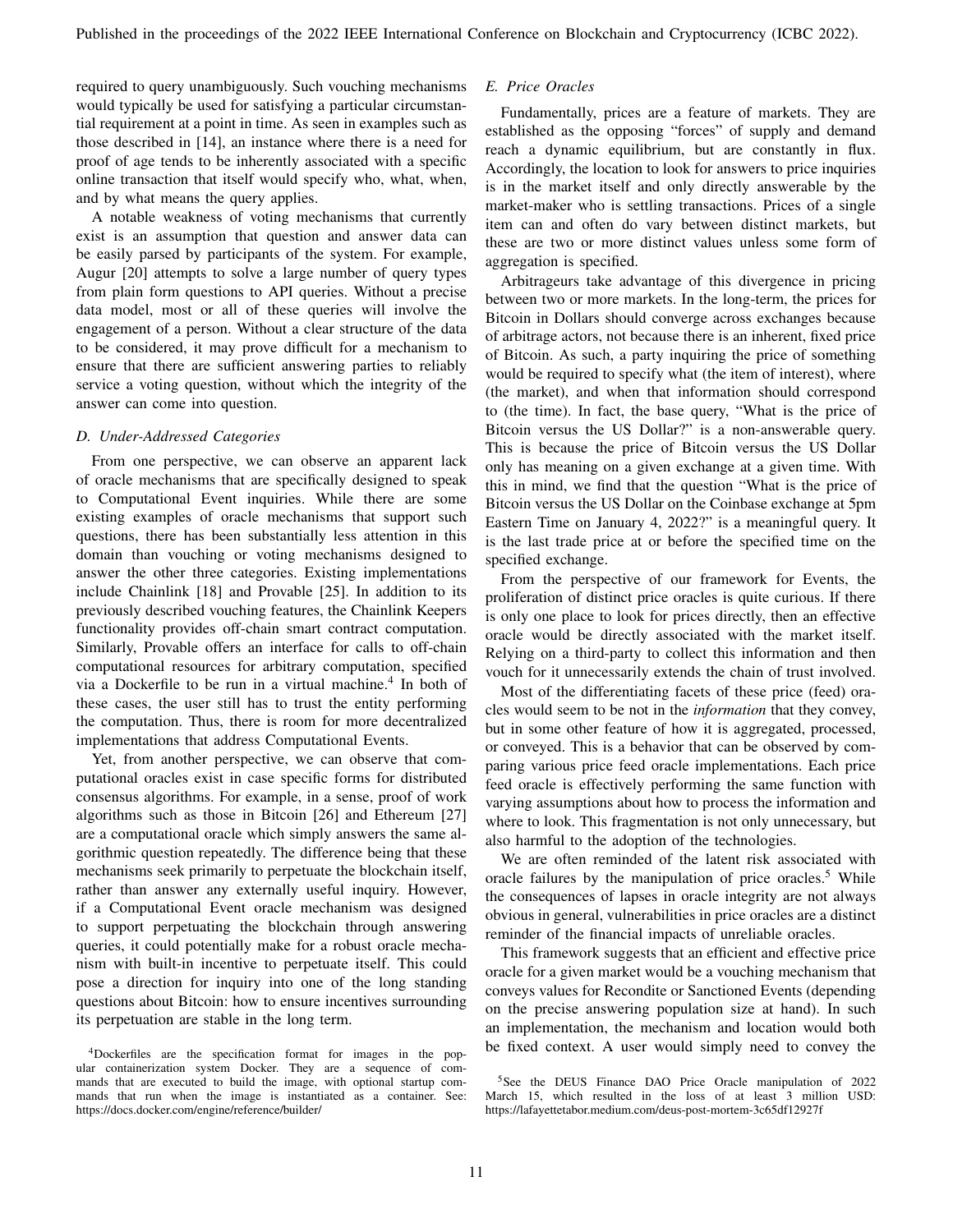remaining open context of what they desire the price of and when.

# VII. CONCLUSION

## *A. Summary*

We have proposed a framework for thinking about oracle queries in terms of their answer population sizes (the cardinality of their answer entity sets,  $|E|$ ). We have established a model that covers all categories of questions disjointly and groups questions with similar oracle mechanisms together.

From this categorization, we can derive commonly accepted conclusions and justify the operation of existing oracle mechanisms. Importantly, we can also observe that the framework demonstrates that assumptions about the degree with which we trust a given information source are embedded in solution types based on which category they are addressing.

We observe that these disjoint categories also relate to the level of assumptions that are required to answer such questions. Our model suggests some questions are fundamentally unanswerable without certain assumptions, and similarly, the level of trust that can be assumed allows some oracle mechanism types but will prohibit others.

The only assumptions that we invoke are that questions can be framed as logical statements, which we find to be reasonable, but most importantly a useful method for posing and reasoning about questions. The syntax excels by allowing us to perform logical manipulations and to frame all possible questions in terms of three answers, namely true, false, and unknown.

# *B. Future Work*

We see this work as a foundation for considering the effectiveness of existing oracle implementations, as well as informing where to look when designing new implementations for a specific question type. Instead of trying to span question types, further investigation should focus on solutions that work well for one type or transfer within the same question type.

We recognize a lack of strong solutions to the Computational and Discernible categories and believe that this framework can inform methods for improving upon existing mechanisms. We hope that this way of thinking can be used as a step towards the following goals of:

- considering mechanisms to embed the necessary context in oracle question-answering mechanisms;
- considering how we can observe and assess the honesty of answering entities by the distribution of their answers;
- devising mechanisms to address unaddressed or less strongly addressed categories of questions;
- further evaluating existing oracle mechanisms in terms of our framework to determine where improvements can be made to the quality and robustness of their answers;
- designing new oracle implementations with query context as a first class priority.

# APPENDIX A EXAMPLES OF UNREASONABLE QUERIES

This appendix is a non-exhaustive demonstration of example oracle queries that are for some reason lacking in formulation. It should be noted that some of the given queries are unreasonable due to insufficient context as *explicitly* detailed; however, similar queries may appear in practice due to some implicit context associated with the oracle mechanism in use. In these cases, further investigation would be necessary to determine if the oracle mechanism itself satisfies the seemingly underspecified context.

Additionally, these examples can be used as a model thought process for evaluating whether a given query or query making process is sufficiently precise to avoid ambiguity. We provide a brief explanation as to why such a query is not properly specified. This way of thinking can then inform similar reasoning for disparate subject matter in other possible questions.

## *A. Token Price*

#### *Example Query: What is the price of Bitcoin?*

This is insufficiently specified for many reasons, but most significantly due to being open-ended with merely an implied answer space of "some currency value".

*Example Query: What is the price of Bitcoin in USD?*

This is an improvement in that now the question's answer space is at least in terms of some specific scalar value. It may still be difficult to collect reliable answers for without being in the form of a proposition. The query still does not specify where to look for the price.

*Example Query: The price of Bitcoin in USD is greater than \$41,000.00.*

This is a dramatic improvement and now represents an specific propositional claim that can either affirmed or denied. However, the query still lacks specificity as for when, where, and how to answer it. While still ambiguous as written, depending on the implicit contextual assumptions of a given oracle mechanism, this may be answerable in practice.

*Example Query: (The price of Bitcoin in USD is greater than \$41,000.00.) and (time is 2022 March 14 at 18:28 UTC) and (market of interest is Coinbase).*

This query now has a base query with a truth value and possesses precise context for both when and where the query applies. However, the query itself does not specify by what means to acquire an answer. It could conceivably be posed to a variety of mechanisms and receive differing answers. Since the only direct information about market prices lies with the market-maker itself, a maximally precise and minimally trusting mechanism would access a price oracle directly associated with the market. (See Appendix B.A for the complete query).

# *B. Environmental Sensing*

## *Example Query: What is the air quality like today?*

This query is insufficiently specified in many ways, but principally because it asks an open-ended question. Such a question does not immediately have any (even implicit) answer space other than plain language.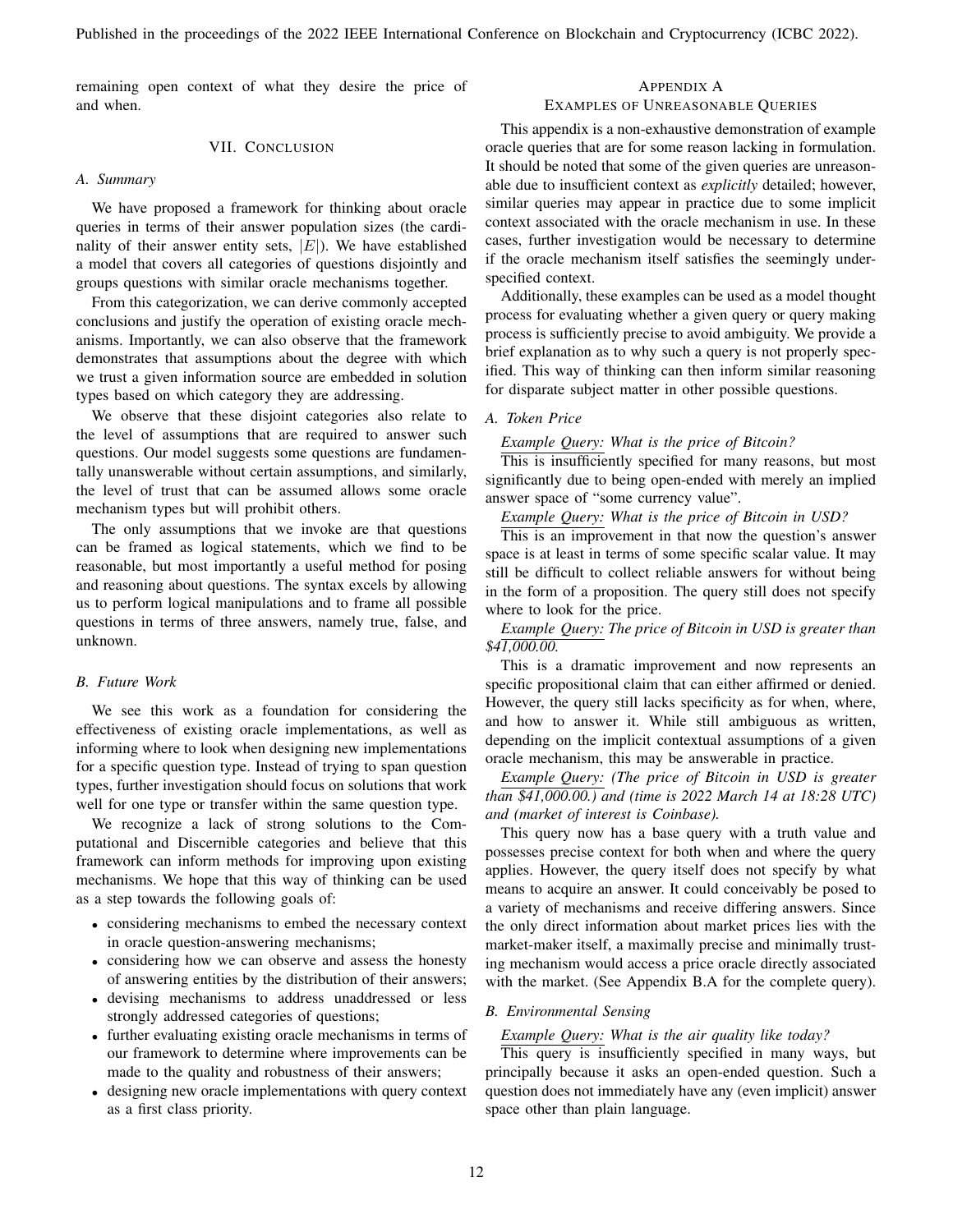Published in the proceedings of the 2022 IEEE International Conference on Blockchain and Cryptocurrency (ICBC 2022).

## *Example Query: The air quality today is good.*

This query is an improvement as it makes a particular claim which can be either affirmed or denied by answering parties. However, the subject matter itself is highly subjective. An answering parties' response could vary due to their age, physical fitness, chronic health conditions, and more. Even aside from lacking sufficient context as for where, when, and how to answer the query, it is unlikely that an oracle mechanism could collect consistent answers for such a question in most circumstances.

# *Example Query: (The Air Quality Index in Washington, DC is orange) and (time is 2022 March 20).*

This query is significantly better as it uses the Air Quality Index<sup>6</sup> metric which has a standard definition and summarizes air quality based on multiple factors. While the time context for this is less precise than other examples and greater precision should generally be preferred, it is conceivable that a one day window is a desirable interval that can occur in practice. Of greater concern is the loose sense of location (where) context. With a data source (such as AQI, or any other) that can vary considerably throughout a geographic region, it would be wise to specify a geographic center to reduce the variability in answers. Geo-coordinates could likewise be specified for apparently maximum precision, but, for many queries, a landmark based geographic center may be sufficient to disambiguate and produce consistent answers. In either case, the emphasis here is that the reduction in the number of possible information sources decreases ambiguity.

*Example Query: (The Air Quality Index near the Lincoln Memorial in Washington, DC is orange) and (time is 2022 March 20).*

This query has a base query that includes both the subject matter of the question (what) as well as the location for the query (where). It also includes additional context for when the query should correspond. As written, such a query lacks information about by what means to acquire the answer; however, in practice this query may be sufficient to be presented to an oracle that is implicitly associated with a specific mechanism for receiving the answer. Crucially, as it is explicitly written, this query may be answered by different mechanism types that have different means of acquiring the answer. Different mechanism types may produce different answers to seemingly similar questions, and they also have differing trust requirements for their use. See items B, C, and D in Appendix B for complete queries demonstrating this distinction.

#### APPENDIX B

# EXAMPLES OF REASONABLE QUERIES

This appendix is a non-exhaustive collection of example oracle queries that can be considered to be reasonably complete and adequately specified. Our intent is to offer easy to

<sup>6</sup>The Air Quality Index (AQI) is a United States Environmental Protection Agency (EPA) combined metric for conveying the impacts of five preeminent environmental pollutants that are associated with health risks. See: https://www.airnow.gov/aqi/aqi-basics/

understand examples with characteristics that parallel a variety of practical oracle questions. We provide a brief explanation as to the circumstances where such a query may appear.

## *A. Token Price (Recondite)*

*Example Query: (The price of Bitcoin in USD is greater than \$41,000.00.) and (time is 2022 March 14 at 18:28 UTC) and (market of interest is Coinbase) and (price oracle is Coinbase).*

We see that this query adequately specifies a base query that possess a truth value, as well as context for when, where, and by what means to receive an answer. For price oracles, particular emphasis should be placed on the last facet, as the market itself it the only direct source of price information. This model query analogizes with other market based queries for token prices, option prices, or other financial derivatives.

#### *B. Environmental Sensing (Discernible)*

*Example Query: (The Air Quality Index near the Lincoln Memorial in Washington, DC is orange) and (time is 2022 March 20 at 16:00 UTC) and (source is anyone).*

This query asks anyone with ownership or purview of the corresponding air quality information to answer. Such a query is a Discernible Event because it has a large answering population, that may rely on a variety of information sources. Some answering parties may possess their own low-cost air quality monitors, others may look to governmental sources, and some may simply check the Internet. For this type of query, one can expect variability in information sources. However, such a query can also utilize the lowest assumptions of trust as an oracle mechanism for Discernible Events may crowd-source a consensus from disparate sources.

# *C. Environmental Sensing (Recondite)*

*Example Query: (The Air Quality Index in Washington, DC is orange) and (time is 2022 March 20 at 16:00 UTC) and (source is www.airnow.gov).*

Such a query seeks to answer a very similar base query as to the previous example, but instead specifies a specific information source. While there may be answering parties other than the one specified, this is a Recondite Event because a single answering entity is defined. This kind of query is liable to represent a more localized (and perhaps less representative) observation than a corresponding Discernible Event, but permits a far simpler vouching based oracle mechanism. Note that posing a query for this subject matter as a Recondite Event instead of a Discernible Event is possible only if the circumstances allow one to trust the information from that specific source.

## *D. Environmental Sensing (Sanctioned)*

*Example Query: (The Air Quality Index near the Lincoln Memorial in Washington, DC is orange) and (time is 2022 March 20 at 16:00 UTC) and (source is EPA-certified monitoring stations).*

This query asks for the same fundamental information as the previous environmental sensing queries, but requires that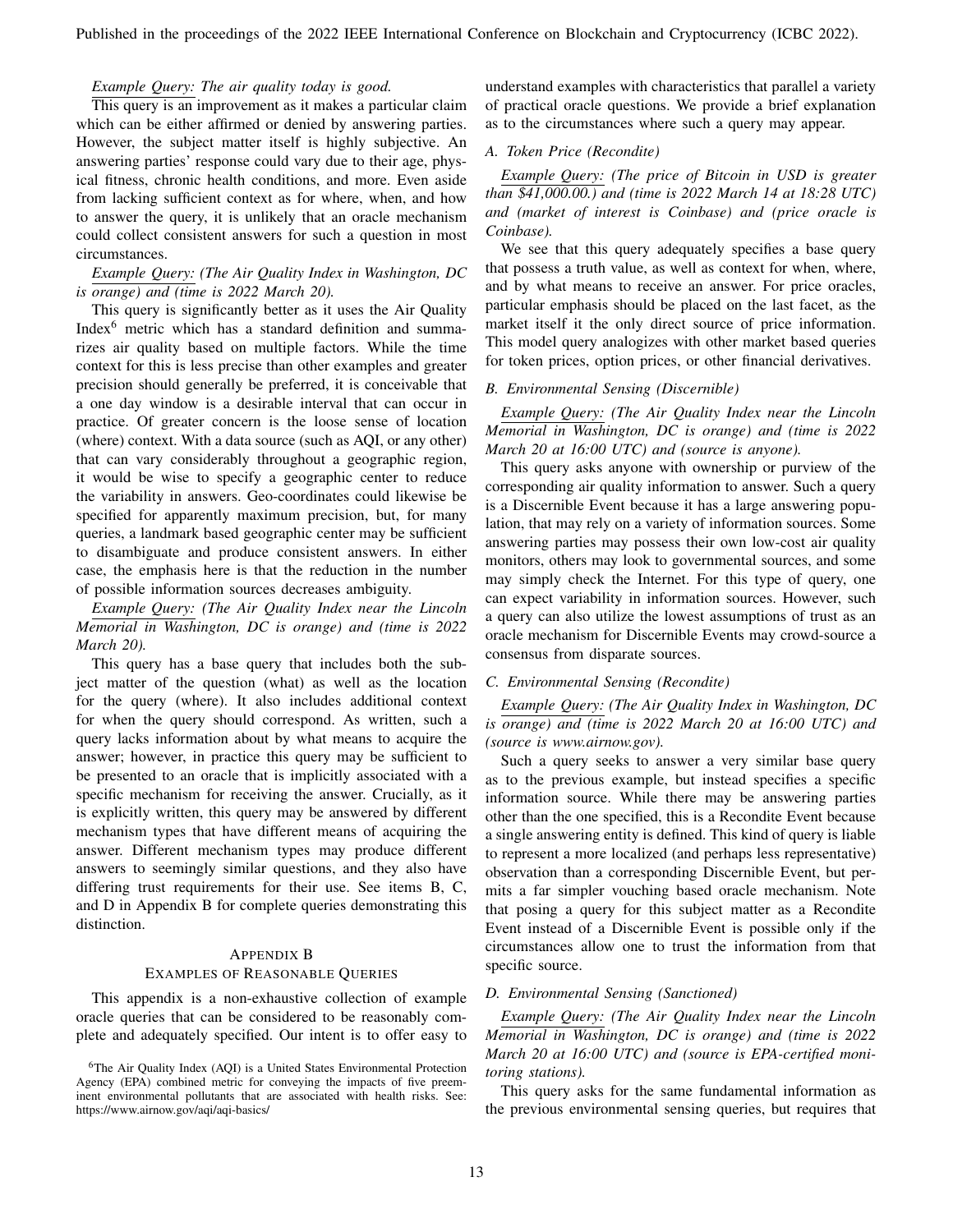the information be sourced from EPA-certified monitoring stations only. Such a query is unique in that many parties may theoretically be able to answer to the subject matter of the question, but the information source specification gives a special authority to particular measurements which are known to be of a certain quality. This query is a Sanctioned Event because there is special monopoly over its truth possessed by the particular parties qualified to answer it.

# *E. Sports Betting (Recondite)*

*Example Query: (The Boston Red Sox win their game on 2021 October 5) and (source is ESPN.com) and (time is 2021 October 6 at 12:00 UTC).*

Oracle Events may correspond to real-world, temporally specific events that not only specify when the event takes place, but also a finalization time. This finalization time is the time (when) context that the oracle needs to be able to know when to answer the question. In contrast, the other date actually acts to specify the subject matter. This query is a Recondite Event because it specifies a particular single source from which to retrieve the answer. Even if this Event may be something that many independent parties observed, if one can assume trust in a particular data source, an oracle mechanism may be considerably simpler by merely vouching for the trusted answer. Without access to such an assumption of trust, this type of query would need to be targeted to a much broader voting based mechanism instead.

#### *F. Sports Betting (Discernible)*

*Example Query: (The Boston Red Sox win more than 90 games in the 2022 season) and (source is anyone) and (time is 2022 October 6 at 04:00 UTC).*

This query represents a "futures bet" and does not correspond to a single temporal real-world event. Such a bet is made before the season starts and has an answer that is only known after the conclusion of the season. This query is a Discernible Event because it is presented in such a way that any knowledgeable party may answer. This kind of longlived query is also unique amongst the other examples here: it is desirable for an oracle to be able to answer questions, conveyed at present, not only in the near term, but arbitrarily far into the future.

# *G. Proof of Citizenship (Recondite)*

*Example Query: (Alice is a United States citizen) and (source is United States Department of State) and (transaction is a web-session at 2022 April 1 at 16:47 UTC).*

This query is an example of someone trying to assert their citizenship to a third-party over the Internet. A query for proof of citizenship is a direct example of a Recondite Event that clearly requires an assumption of trust in the information source to be answerable: only the sovereign can authoritatively attest to an individual's citizenship. Even for an attribute like citizenship which does not change frequently (if ever), it is key for a reliable oracle to associate such a query with specific time context. Without context for when the query

is meant to correspond, an oracle could also be at risk of compromising its future integrity should the authority of truth for this information ever claim otherwise.

## *H. Specific Algorithms (Computational)*

*Example Query: The SHA256 hash of the ASCII string "Oracl3sAr3Gr3at!" is "DB4B0AC7 9BC1EBA6 8529C258 CC41FC7C 56413061 7CF9F41C 2F45BE97 FF0C2D3D".*

This query is a Computational Event that specifies an algorithm to use along with its input and expected output. Although the query itself does not provide a definition for the algorithm, such a query would often be able to rely on the standardized definition and well-known meaning of the SHA256 algorithm. Of course, greater interoperability with automated systems could be offered by providing a specification of the algorithm to be used in a standardized form. However, this is not necessarily required, even for a Computational Event, when the meaning of the query would be well understood by parties of the system.

#### *I. Result Confirmation (Computational)*

*Example Query: The greatest common divisor of 123456789 and 38 is 1.*

While this query does not specify a particular algorithm to use, there are a number of well-known algorithms that could be used to compute the answer. In this way, it is possible to pose Computational Events without necessarily specifying how to calculate the result. Instead, this type of query relies on the common mathematical definitions of these terms, and can still be evaluated by any party using any algorithm. One can observe that, despite its short form, this query is posed unambiguously as no further context is needed to receive consistent answers.

#### **REFERENCES**

- [1] Giulio Caldarelli. Understanding the blockchain oracle problem: A call for action. *Information*, 11(11):509, 2020.
- [2] Jan Mendling, Ingo Weber, Wil Van Der Aalst, Jan Vom Brocke, Cristina Cabanillas, Florian Daniel, Søren Debois, Claudio Di Ciccio, Marlon Dumas, Schahram Dustdar, Avigdor Gal, Luciano García-Bañuelos, Guido Governatori, Richard Hull, Marcello La Rosa, Henrik Leopold, Frank Leymann, Jan Recker, Manfred Reichert, Hajo A. Reijers, Stefanie Rinderle-Ma, Andreas Solti, Michael Rosemann, Stefan Schulte, Munindar P. Singh, Tijs Slaats, Mark Staples, Barbara Weber, Matthias Weidlich, Mathias Weske, Xiwei Xu, and Liming Zhu. Blockchains for business process management - challenges and opportunities. *ACM Transactions on Management Information Systems (TMIS)*, 9(1):1–16, 2018.
- [3] Ingo Weber, Xiwei Xu, Régis Riveret, Guido Governatori, Alexander Ponomarev, and Jan Mendling. Untrusted business process monitoring and execution using blockchain. In *Proceedings of the 14th International Conference on Business Process Management (BPM), Rio de Janeiro, Brazil, September 18-22, 2016*, page 329–347, 2016.
- [4] Roman Mühlberger, Stefan Bachhofner, Eduardo Castelló Ferrer, Claudio Di Ciccio, Ingo Weber, Maximilian Wöhrer, and Uwe Zdun. Foundational oracle patterns: Connecting blockchain to the off-chain world. *arXiv*, page 35–51, 2020.
- [5] Abdeljalil Beniiche. A study of blockchain oracles. *arXiv preprint arXiv:2004.07140*, 2020.
- [6] Jonathan Heiss, Jacob Eberhardt, and Stefan Tai. From oracles to trustworthy data on-chaining systems. In *Proceedings of the 2019 IEEE International Conference on Blockchain (Blockchain)*, page 496–503, 2019.